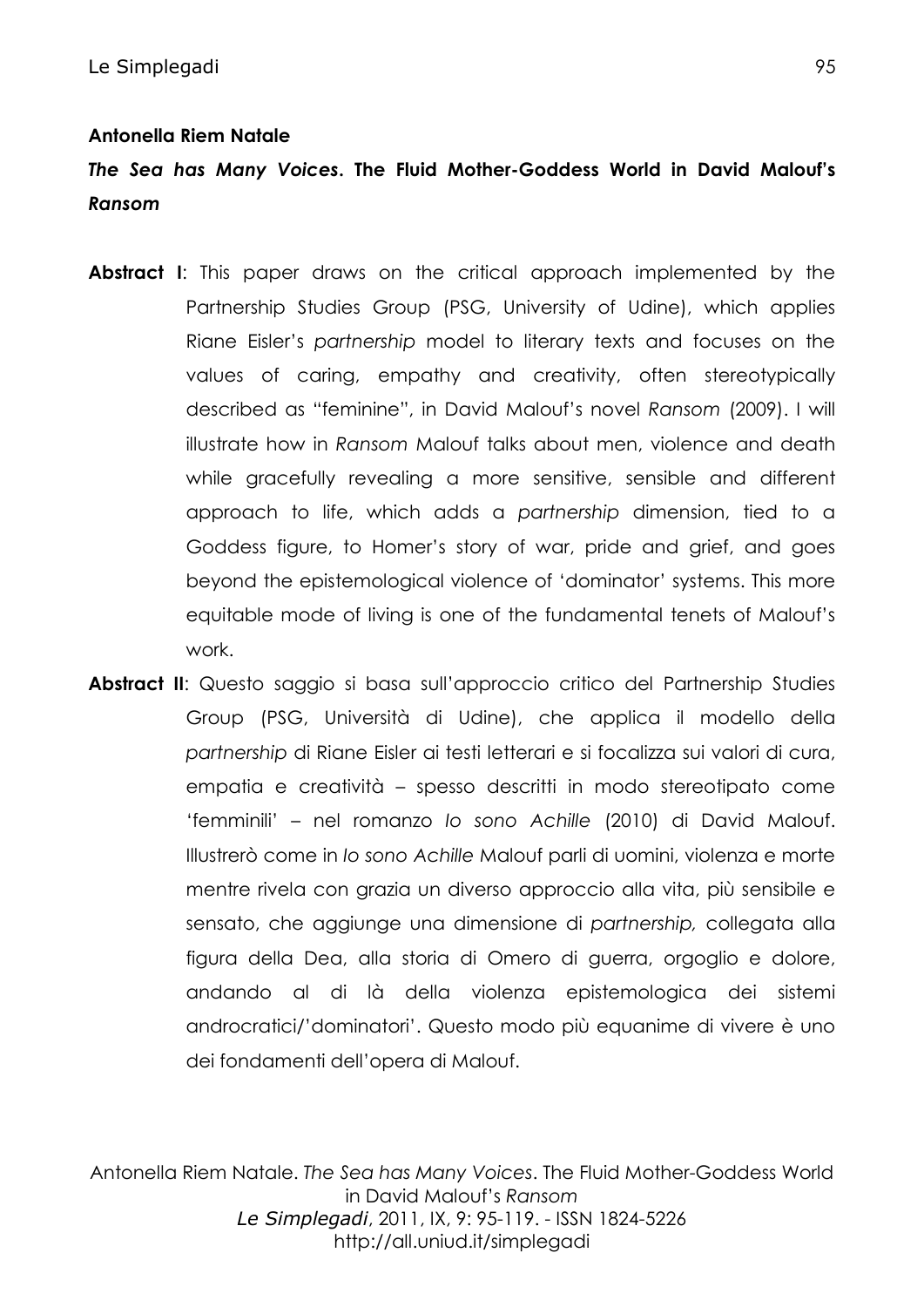#### Le Simplegadi 96

This analysis is the result of an interdisciplinary critical approach to literatures in English whereby the Partnership Studies Research Group (PSG) applies Riane Eisler's 'partnership model'1 to literary texts. The PSG group explores the way authors writing in the varieties of English, including those of indigenous populations, use the coloniser's 'word' to transform the 'dominator' values of colonisation and globalisation into cooperative and 'partnership' codes2, where the dynamics at work are caring and sharing rather than exploiting and dominating. In particular, this paper focuses on values that are often stereotypically described as 'feminine'3 in David Malouf's novel *Ransom* (2009), in order to demonstrate how, for the author, these values – present in both men and women – are at the foundation of our humanity and should be at the basis of our society4, thus adding a 'partnership' dimension to the classic Homer's story of war, pride and grief.

Award-winning Australian writer, David Malouf was born in Queensland in 1934 to a Lebanese-Christian father and English-Jewish mother. This 'double' (or multiple) origin gave the writer an intense sensitivity for whatever makes us more thoroughly 'human', which is always a focal point in his production. His work has been analysed according to many different critical perspectives<sup>5</sup>, and I myself, have over the years analysed his novels in many articles, focussing on manifold themes. His work, anyway, seems to best represent what the Partnership Studies Group intends when applying Eisler's partnership paradigm to literature. Malouf's narratives often propose models of human relationships (between men and men, women and women, men and women, young and old, etc.) oriented towards peace, mutual understanding and caring.

This is evident in *Ransom*, where Malouf talks about men, violence and death while gracefully revealing at the same time a more sensitive, sensible and different approach to life, which, if absent from the main scene, is always present in the background. The heroes involved unconsciously remember (and long for) a different, more intimate and spiritual relationship with life, 'surfacing' in their unacknowledged feelings, thoughts, fears and anxieties. One of Malouf's aims in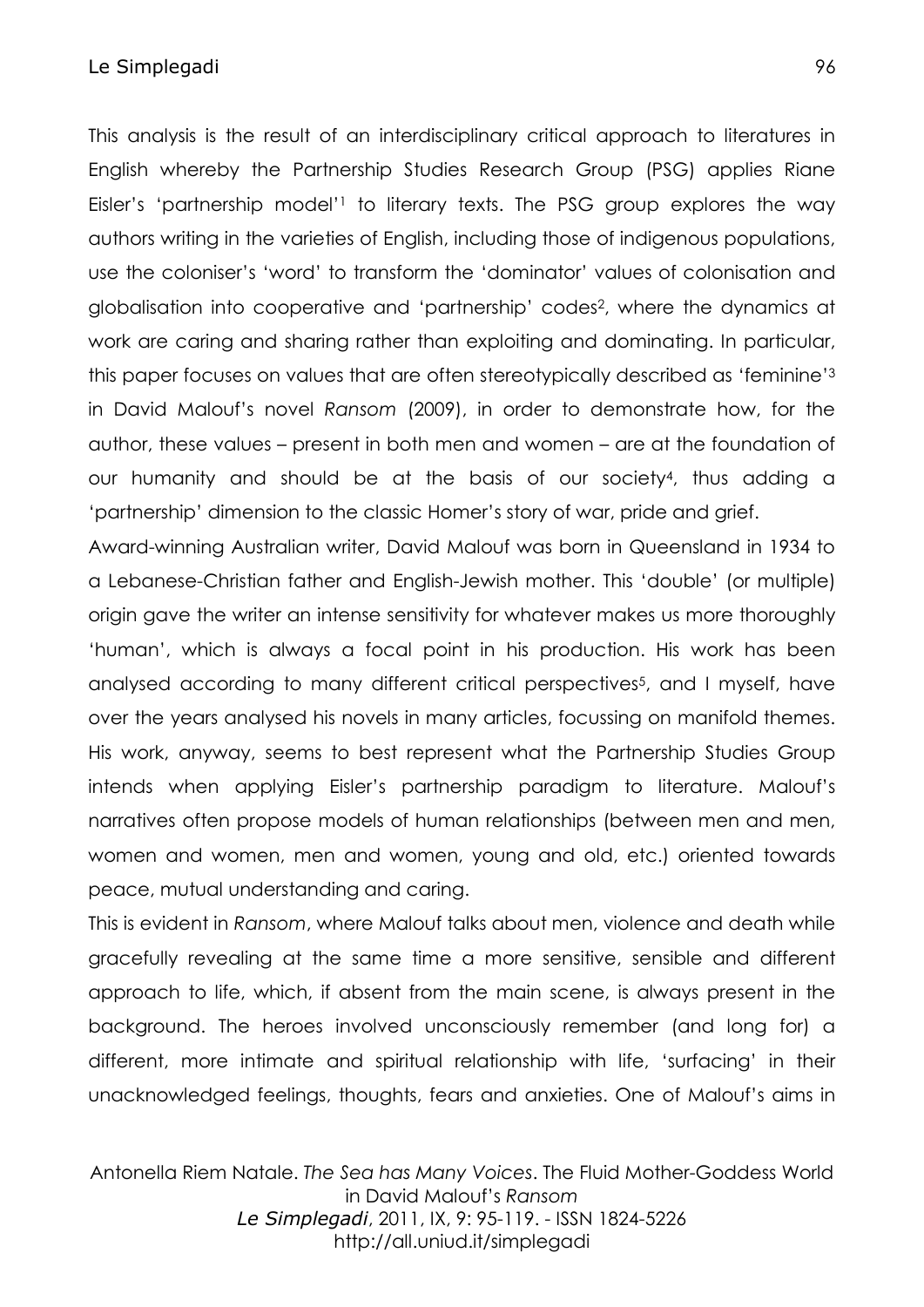his work seems to be dismantling and subverting the aggressive masculine 'dominator' ideology which 'rules' our world. In so doing he causes his male characters, who blindly adhere to it, to finally open their eyes – like King Lear at the end of his tragedy, whose awakening also encapsulates lost love and lack of intuitive understanding.

In what seems to be a solely male world, central is the pervasive influence exerted by 'feminine' (Harding 1971) and 'partnership' principles (Eisler 1987; 2007a; Riem Natale 2004a-b; 2007a; 2009; 2010a-b; Riem Natale and Albarea 2003; Riem Natale, Conti Camaiora and Dolce 2007; Riem Natale, Conti Camaiora, Dolce and Mercanti 2010). 'Dominator' views are tested in a very personal and intimate way, which leads to a final inner reconciliation, often embodied in the physicality of the small everyday things encountered in Nature and provided by the Earth Mother, or 'Queen of Heaven' (Stone 1976, 21). These are evident, most times, in the comfort of a silent welcome, in an embrace that is maternal and un-judging, fully accepting and forgiving, and which lulls pain, grief and horror into a deeper understanding of what it means to be truly and fully human.

Malouf's narratives frequently focus on male characters and masculine values, often displayed in the 'dialogue' and relationship between two men; in an interview Malouf affirms that his male characters are "really all one character […] a way of externalizing a dialogue or a series of revelations" (Davidson 1983, 277)<sup>6</sup>. *Ransom* is no exception to this. Here Malouf's focus is on the 'dialogue' between Achilles and Priam, from one of the most memorable episodes in Homer's *Iliad*, where, after ten years of devastating war with the Greeks, the elderly Priam sets out into the unknown to 'ransom' his son's body from the much younger Achilles. In the *Iliad*, in a very moving scene, the two men meet in their common humanity and their destiny of grief and loss, Achilles' wrath is eased and the two weep together, share food and then sleep, for the first time after so many sleepless nights. For eleven days there is a truce, agreed upon so that Hector's body can be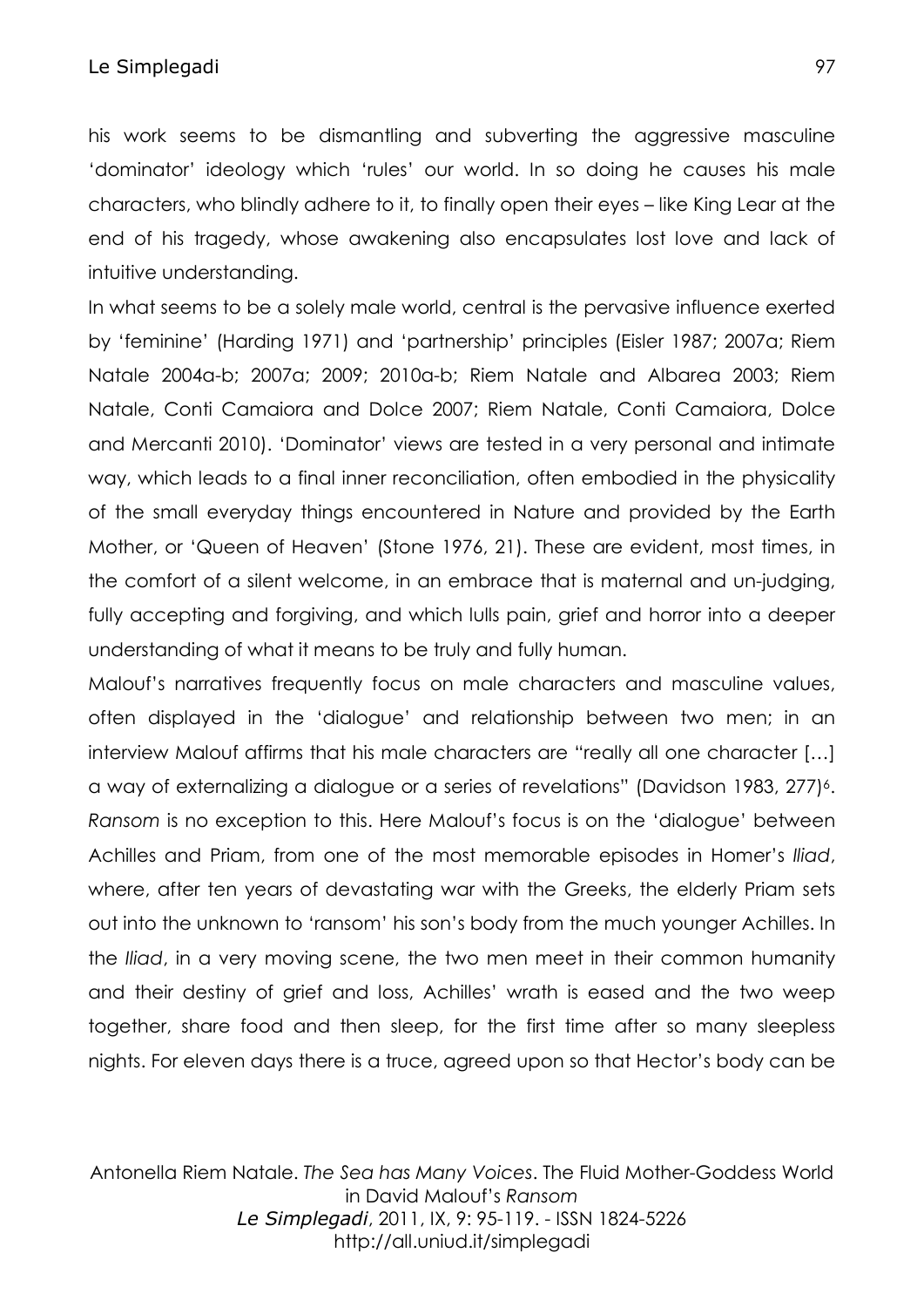given the full honours of a hero's death. The *Iliad* ends with the burial of the noble Trojan.

*Ransom* revolves around this episode, where the pivot of action and meditation are the figures of Achilles, hero of the Greeks, and Priam, king of Troy. Some pages are dedicated to their childhoods, Achilles' friendship and love for Patroclus (10- 15), and Priam's shattering experience of war when he was only six, and when his pampered lordly childhood was transformed into a nightmare by war and destruction (63-75). Divided by a conflict, absurd like any other, Achilles and Priam as hero and King are united in their being men of importance, but most of all in their humanity, which is cleverly and deftly built and gradually revealed in the novel. Of possibly greater importance is a character introduced *ex novo* by Malouf in the story: Somax, the old carter who is hired with his two mules, (particularly important is the she-mule Beauty), to accompany Priam, and play the role of his Idaeus during this journey into unknown territories of being. Priam plunges into the 'new' possibilities that 'chance' and a feminine closeness to the other offer him. Another manifestation of Malouf's inner 'dialogue', Somax, with his simple wisdom, will be fundamental in Priam's journey, both from a practical and spiritual point of view, helping him make the leap into that new future he imagined when the Goddess Iris 'visited' him.

Reminiscent of tragedy and like *An Imaginary Life*, *Ransom* is divided into five parts, five acts that do not so much follow the actions of war and heroism, which are somewhat of a backdrop, but above all concentrate on the emotional education and final return to the 'feminine'7 values of forgiveness, compassion and reconciliation by the key male characters, Achilles and Priam.

Whether they are 'absent' from the scene or simply in the background, feminine figures are an important presence in the novel. Malouf is too gifted a storyteller not to accept that some of his readers, already knowing characters and main events of the *Iliad* would notice what is 'missing' from his narrative and wonder why.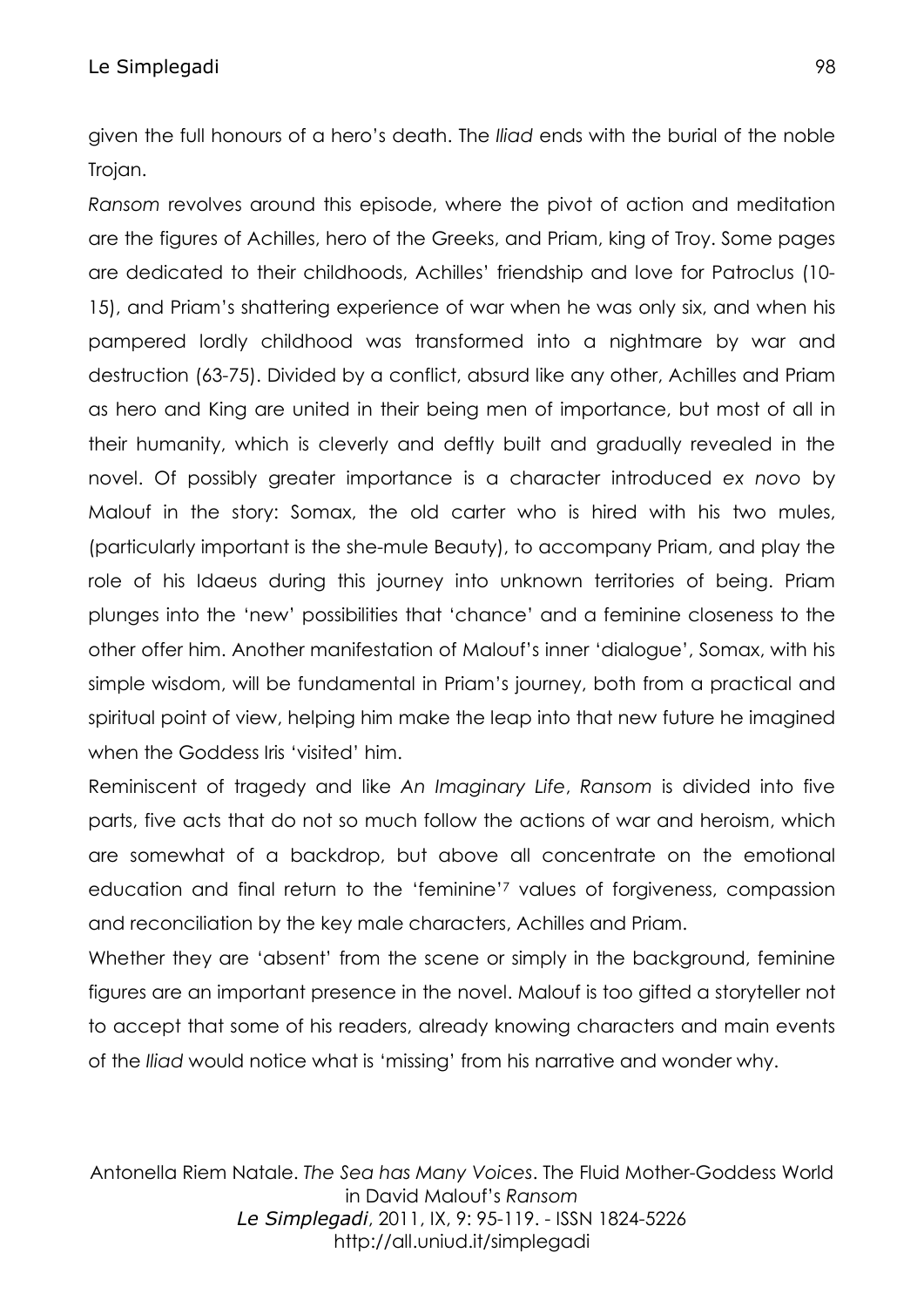Clytemnestra and Helen, for example are not mentioned in the text, but theirs is a meaningful 'absence'. Clytemnestra, a central figure in classical mythology, sister or half-sister of Helen, is Agamemnon's wife. According to Riane Eisler (1987, 78-81), Aeschylus' trilogy the *Oresteia* (*Agamemnon*, *The Libation Bearers* and *Eumenides*, 458 BCE8), portrays the dramatic social transformation from a 'partnership' oriented to a dominator cultural paradigm. In *Agamemnon*, Queen Clytemnestra kills Agamemnon on his return from the Trojan War, as a punishment for having killed their daughter Iphigenia, purportedly taken with him to marry Achilles, but really to be sacrificed to the Gods in order to propitiate favourable winds. Clytemnestra makes clear to the audience that she has to execute Agamemnon, not because of her personal motherly grief, but according to her social role as head of the clan and queen, within the norms of a matrilineal society.

In *The Libation-Bearers* her son Orestes returns in disguise to kill her, to avenge his father. In the last play the Eumenides, or Furies, representing the 'old' feminine trinity of a more primordial order of things, are present at Orestes' trial in Apollo's temple at Delphi, the ancient sacred site for Goddess's rites<sup>9</sup>. The Eumenides are the protectors of the matrilineal society and executors of justice, and as such have been pursuing Orestes. A jury of twelve Athenian citizens presided over by Athena is to decide whether he is guilty or not of shedding his own blood. Their vote is even and thus Athena herself gives the final vote: Orestes is found not guilty as the mother is declared not to be 'parent' of what is called her child, but only the 'nurse' of the new planted seed that grows in her womb. Athena herself, born from her father's head, is proof that only fathers have a true blood-relation with their children. This total reversal of what is 'natural' represents the male –'dominator'– order being finally established and older 'gylanic'10 beliefs being either assimilated or disappearing 'underground'. Thus, for example, Delphos (uterus) became sacred to the god Apollo after the 'new' god killed the serpent Python protector of the more ancient Goddess cults. It was the priestess Pythia who originally gave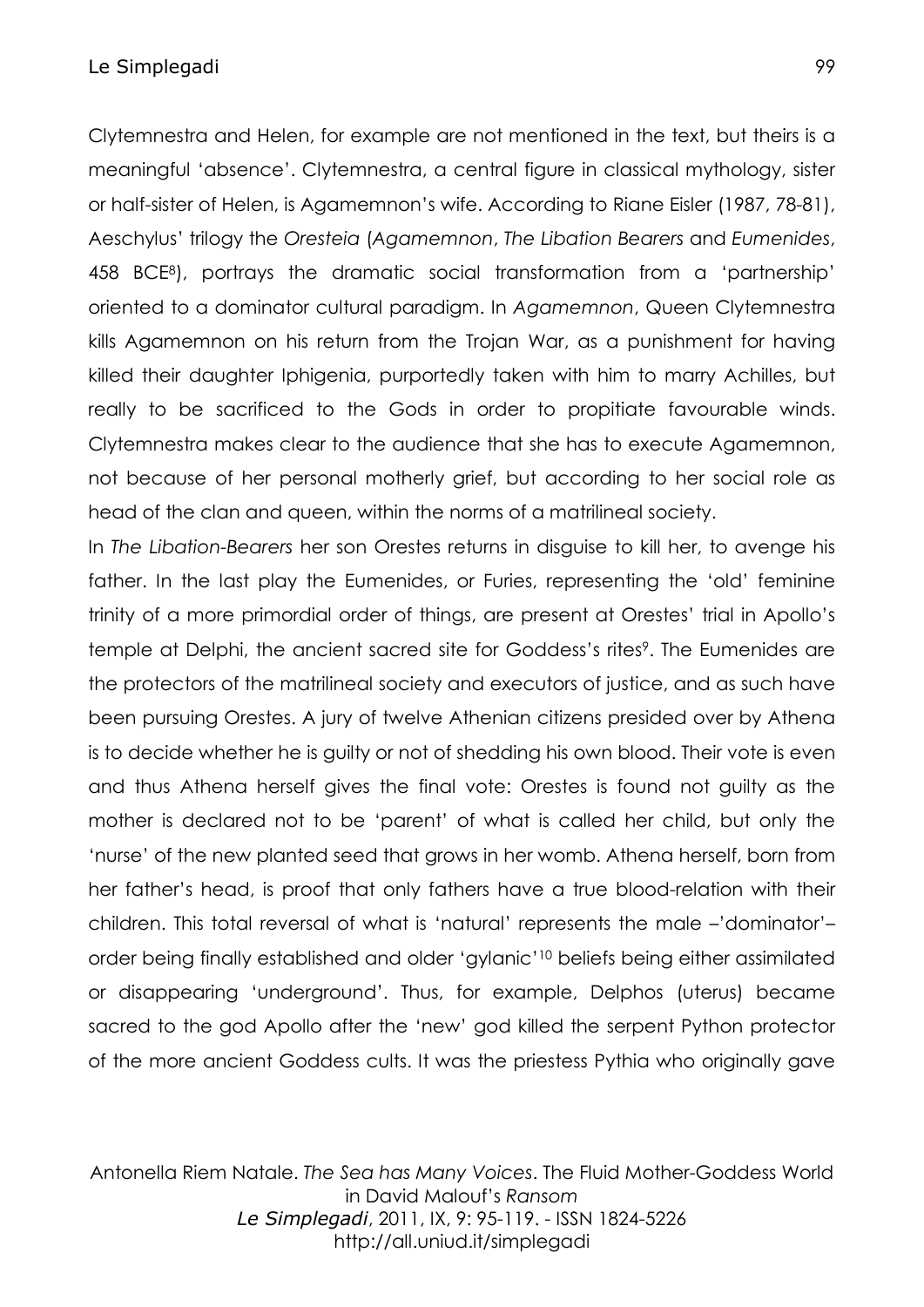the Goddess's oracles in a trance and practised feminine rituals in Delphos, before Apollo replaced Her.

Helen is absent too, even if she is indirectly and often mentioned through the beautiful mule Beauty, an enchanter of men who will be remembered even more than all the human protagonists of the story, as we see in the concluding words of the novel: "a little black mule who is still remembered in this part of the country and much talked about. A charming creature, big-eyed and sleek, she bore the name of Beauty – and very appropriately too, it seems, which is not always the case" (219). Helen in the *Iliad* is said to "look terribly like the immortal Goddesses" (*Iliad*, 3.156-158), thus representing a different cultural paradigm, where a woman is free to choose her lover/husband and has the possibility of changing partner and divorce. In a *dominator* society like the Trojan, however, women are men's 'possession', existing simply to be used, taken or 'given', raped, sold or killed, according to their men's will, hence Helen's choice precipitated the Trojan War.

Clytemnestra and Helen are absent from *Ransom* because these two important figures in the myth are connected to a more ancient 'feminine' world and power structure. Even if at the time of the story both are still physically 'alive', the Goddess's world they stand for has been shattered, transformed from a 'partnership' (or 'gylanic') to a 'dominator' male world, where only war, violence and possession are central: "within the very structure of the contemporary male religions are the laws and attitudes originally designed to annihilate the female religions, female sexual autonomy and matrilineal descent" (Stone 1976, 228). These Goddess's representatives and priestesses have already been 'replaced', by more complacent and submissive women, who, for fear of being punished, accept their passive secondary role, their inferior position, and submit to the patriarchal society.

In *Ransom*, Hecuba, Priam's most important wife, mother of many of his sons, to a certain extent is one of these subjected women. She accepts the new male power-system, she agrees to her husband's many other women, she suffers the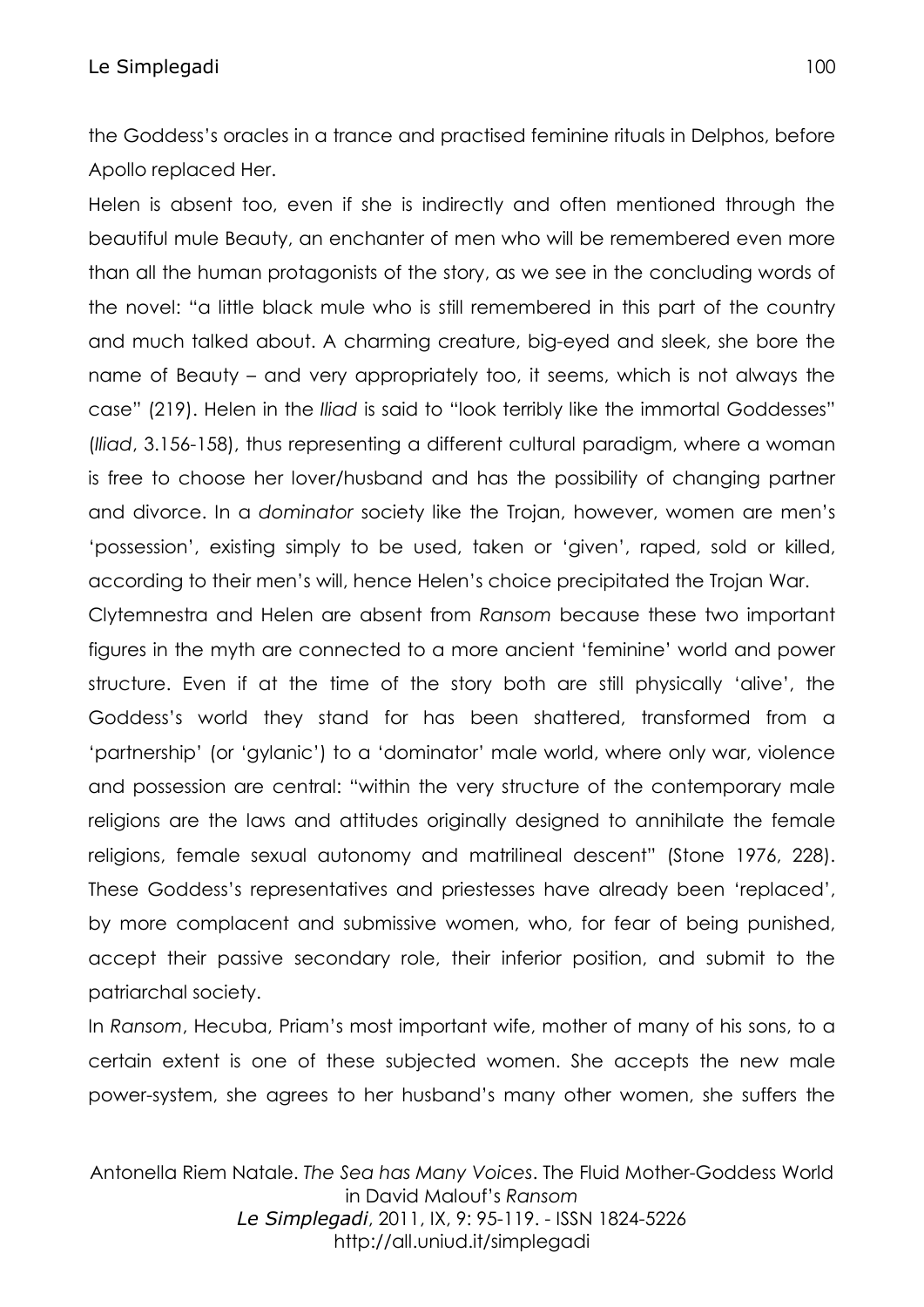effects of the war on her family and children, in spite of the great inner strength and power she shows when Priam talks to her of his plan to *ransom* their son's body (54-63). She represents a noble yet pathetic figure. In the *Iliad*, in order to entreat Hector not to face Achilles, she bares her breasts that fed him as an infant, trying to make him remember their powerful 'natural' bond in the physical body but to no avail. In the novel, the very bosom which bore Hector to the world becomes the seat of her immeasurable anger and fury. The same avenging fury moves the Eumenides and Clytemnestra, the difference being that a patriarchal dominant society does not allow Hecuba to act it out or do anything about it, except lament and grieve:

"I carried him", she whispers, "here, here", and her clenched fist beats at the hollow under her heart. "It is *my* flesh that is being tumbled on the stones out there. […] I was in labour for eighteen hours with Hector. That is what I recall when I think of his body being tumbled over the stones and left out for the dogs to tear and maul" (51-52).

Hecuba vehemently reasserts her rights as mother, her physical and spiritual connection and tie to her children. Indeed, "the suppression of women's *rites* has actually been the suppression of women's *rights*" (Stone 1976, 228). In 'gylanic' societies, as elder woman having a prominent social role, as the wise old one who knows, her womb would be seen as the sacred cave of the Goddess's insight and intuitive intelligence constantly giving birth to harmony, wisdom and peace. Yet, another order of things 'rules' the world. Now she is allowed a limited space of power only within her family circle. She feels herself to be only an old and useless woman, and her womb empty and hollow for it cannot nurse the male's seed anymore. Her relationship with Priam, though, is deep and tender and Priam in his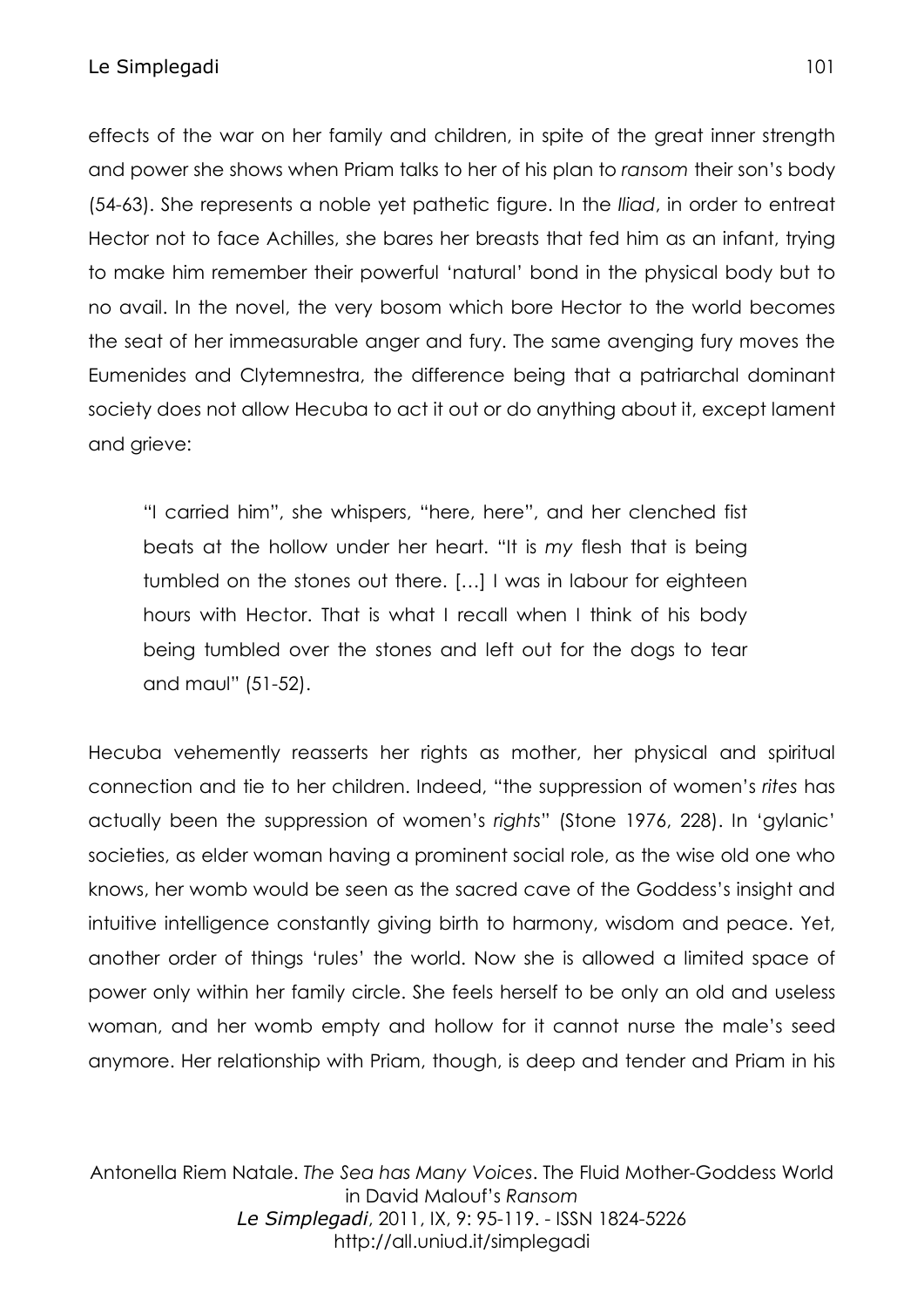confession to her, after the visitation of the Goddess Iris, tells her about his inner fears and pain thus acknowledging his vulnerability and her inner strength.

Hecuba, though, has interiorized the patriarchal norms and fixed rules and is "more tied to convention than she believes" (55). She is shocked by Priam's confession and by the dream-vision he intends to actualize of going to Achilles' camp without the regalia which would distinguish him. In his renewed connection with the Goddess, Priam understands that only by being 'vulnerable', only by acknowledging and accepting their own emotions, will men truly embrace 'chance', mutability and free will, and be included in the Goddess's vision once again.

Apart from Priam's fragility in his old age, his 'opening' to the 'new' is due to the apparition of Goddess Iris. Iris, the rainbow Goddess connecting Sky and Earth in her wonderful colours, is a testimony of the spiritual nature of even the smallest thing in the universe. It is a common belief in most ancient traditions that heaven was originally connected to earth through a rainbow. At the culmination of this divine pathway, the seven colours blend into a bright, white beam of pure light. Egyptians called these seven coloured 'veils' the Seven Stoles of Isis. Isis is connected to the Milky Way: in her cow form, her legs firmly planted in the four corners of the world, she overflows the cosmos with her milk, universal nourishment for body and soul (Walker 1988, 343-344). Iris/Isis, who brings her gift of freedom, novelty and 'chance' to Priam and humanity, is the "Oldest of Old, the Goddess from whom all becoming arose" (Stone 1976, 219). Iris probably began as a form of Kali-Maya, the pre-Vedic goddess of the rainbow, with her seven different coloured veils veiling and unveiling the Goddess's cosmic dance. Kali Maya is the Greek Maia, the virgin mother of Hermes; he is related to Iris being a messenger between humanity and the gods. Hermes is the 'trickster' who does not love violence but is satisfied with playing his flute, he is the winged god of travellers, thieves and rascals, protector of flocks and herds and concerned with fertility and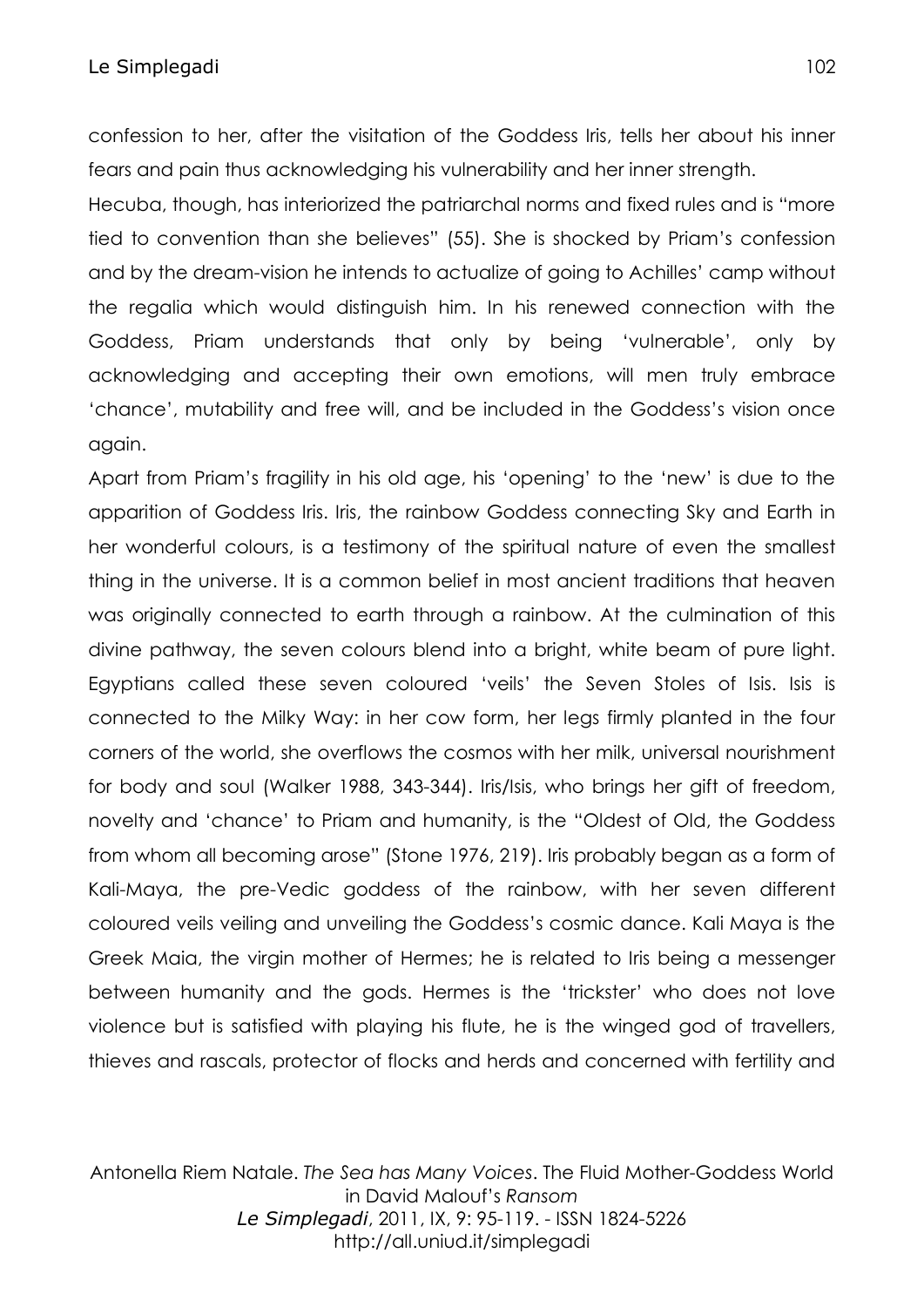abundance, father of the horned Pan. Hermes will accompany Priam and Somax in the last part of their journey to Achilles' camp.

Connected to these divine presences, not only as a counterpoint but as a memento of the simplicity and beauty of all aspects, forms and expressions of life are two other women Malouf introduces who are significantly related to Somax and are 'common' people: his daughter-in-law and his granddaughter. In part three, when he sets out into the unknown with Somax, Priam will slowly come out of his rigid world of 'form' to enter the simple and ordinary way of life that the carter represents, especially in the way Somax talks about his private and innermost feelings concerning his family and sons. His daughter-in-law and the little granddaughter are the only survivors in Somax's family, his wife, his three sons and four daughters are all dead; their deaths still a vivid memory in Somax's mind. When he tells King Priam about them, Priam is struck by the difference between the carter's and his own feelings. Somax is full of love, tenderness and pathos, while accompanying a dead son to the world of death, while Priam is concerned mainly with the detached and outward forms and rituals dictated by his kingly role:

The realm of the royal was representational, ideal (124).

The truth was that none of his sons was in that sense particular. Their relationship to him was formal and symbolic, part of the dreamlike play before the gods and the world's eye that is both the splendour and the ordeal of kingship (136).

Both Somax's daughter-in-law and his granddaughter are known only in their relation to him, not by any name. The first is beautiful in spite of her limp which is mentioned only by Hermes (156) but most of all she is a gifted worker. Her hands, her fingers know all the little tricks needed to prepare and bake the best pikelets or griddlecakes that bring joy to the heart (119). Priam, invited by Somax, tastes this joy, for "we're children of nature, my lord. Of the earth as well as of the gods"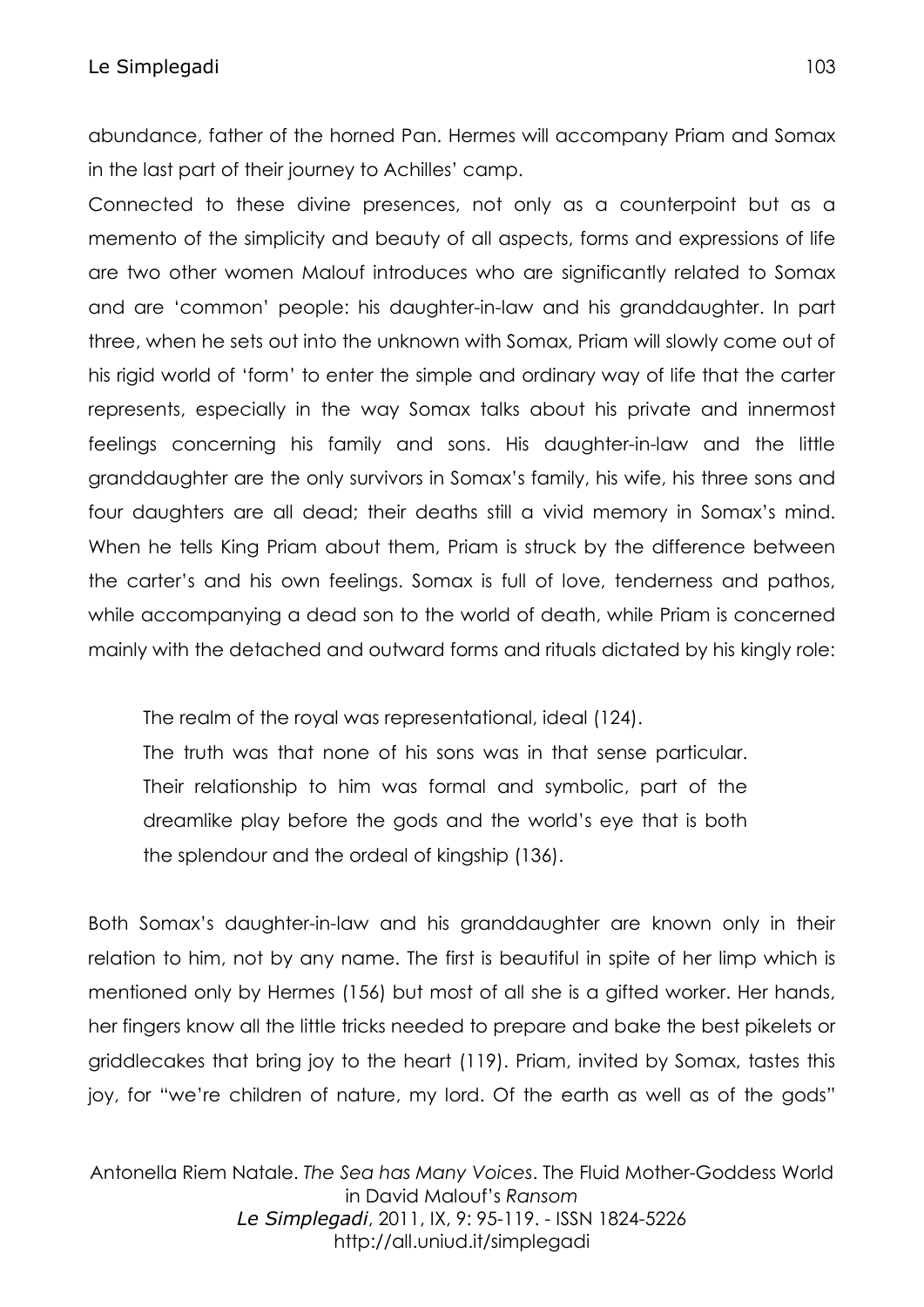(121); that is children of the Goddess, also of the physical body, with all its joys and sorrows, as well as of Heaven and the soul. When he left in the morning, Somax's granddaughter, a little girl four years old, had a fever which worries him. He tells Priam how the girl once fell and lost blood: "we'd got a real fright I can tell you. I shook all over. I thought, 'I can't bear it, if anything happens to this little one, the last of my blood'. […] But the truth is, we don't just lie down and die, do we, sir? We go on. For all our losses" (131). In the simplicity of these portraits lies the beauty of a life that Priam is now starting to savour, as if for the first time. Little things, the fresh cool water running over his feet (116-117, 122), the good sweet flavour of the griddlecakes (121), the stories told by Somax that arouse his curiosity and desire to know more (127-129), his own meditations and recollections (137-139):

And he looked at the old fellow who had revealed these things to him with growing respect.

He knew things. The life he had come from, and had to some extent brought along with him, was full of activities and facts that, for all that they were common and low, had an appeal (128).

Another 'feminine' presence in the novel, described and mentioned to a great extent, especially through Somax's pride in her, is his mule Beauty. Ironically enough for a work inspired by the story of how the 'beautiful' Helen provoked the Trojan war, the only real 'beauty' in the novel is this animal of burden. Often carrying their owners' weights and *soma*, and sometimes seen as stubborn and rebellious, they always symbolise hard physical work, resistance and resilience. Although this she-mule is responsible for the death of Somax's second son, he is nonetheless very fond of her because: "she had no notion of what she'd done" and "she's all I've got left of him. Her and the daughter-in-law, and the little girl" (141). "She is a sweet, warm and "charming creature, big-eyed and sleek" (219). Like her owner, Beauty too represents the little and the simple physical joys of life –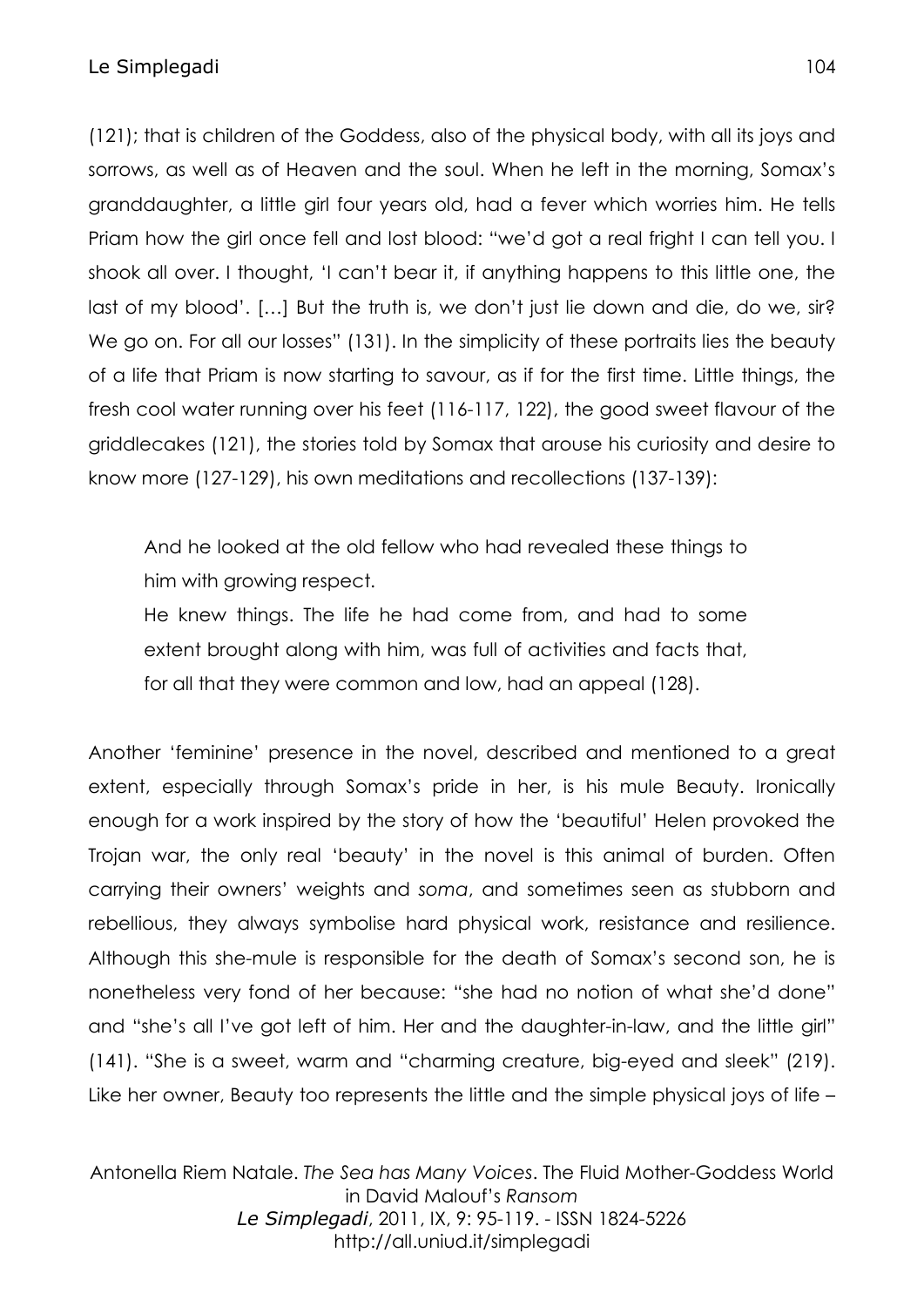a warm embrace, a welcoming look, a slight and able touch of the fingers, an aroma reminiscent of home.

Like the mule Beauty with her candid charm, Goddesses and women in the novel are very important with their ready cures, their physical and spiritual nurturing, their soothing comfort and the support they provide. Women's values become predominant also 'for' and 'in' men, after they abandon their superficial and stereotypical 'hard' stance and so express their humanity to the full. In doing so, they return to the childhood days of living in their mothers' world, governed by the principles of care, sustainability, love and compassion. Indeed, the novel opens with Achilles' memoirs of his *sea*-mother:

The sea has many voices. The voice this man is listening for is the voice of his mother. He lifts his head, turns his face to the chill air that moves in across the gulf, and tastes its sharp salt on his lip. The sea surface bellies and glistens, a lustrous silver-blue – a membrane stretched to a fine transparency where once, for *nine changes of the moon*, he had hung *curled in a dream of pre-existence and was rocked and comforted* (3, my italic).

This is Woman's cyclical world where life and death come naturally, according to the seasons of life; where life is not abruptly cut short by men's absurd 'unnatural' violence, but ends, when time comes, within the rhythmical pulsation of the Great Mother. Women live in 'partnership', their community governed by a 'feminine' understanding of Reality, well aware of the transitory nature of the physical world, and maintaining a constant dialogue with other world/s.

The sea in its ever-changing and eternal motion is connected to the lunar phases of waxing, full, waning – manifesting the tripartite structure of the universe (Donna 1994). Although the mighty, trident-bearing Poseidon, or Neptune, is now the dominant image of the sea-god, the sea originally belonged to the Mother: there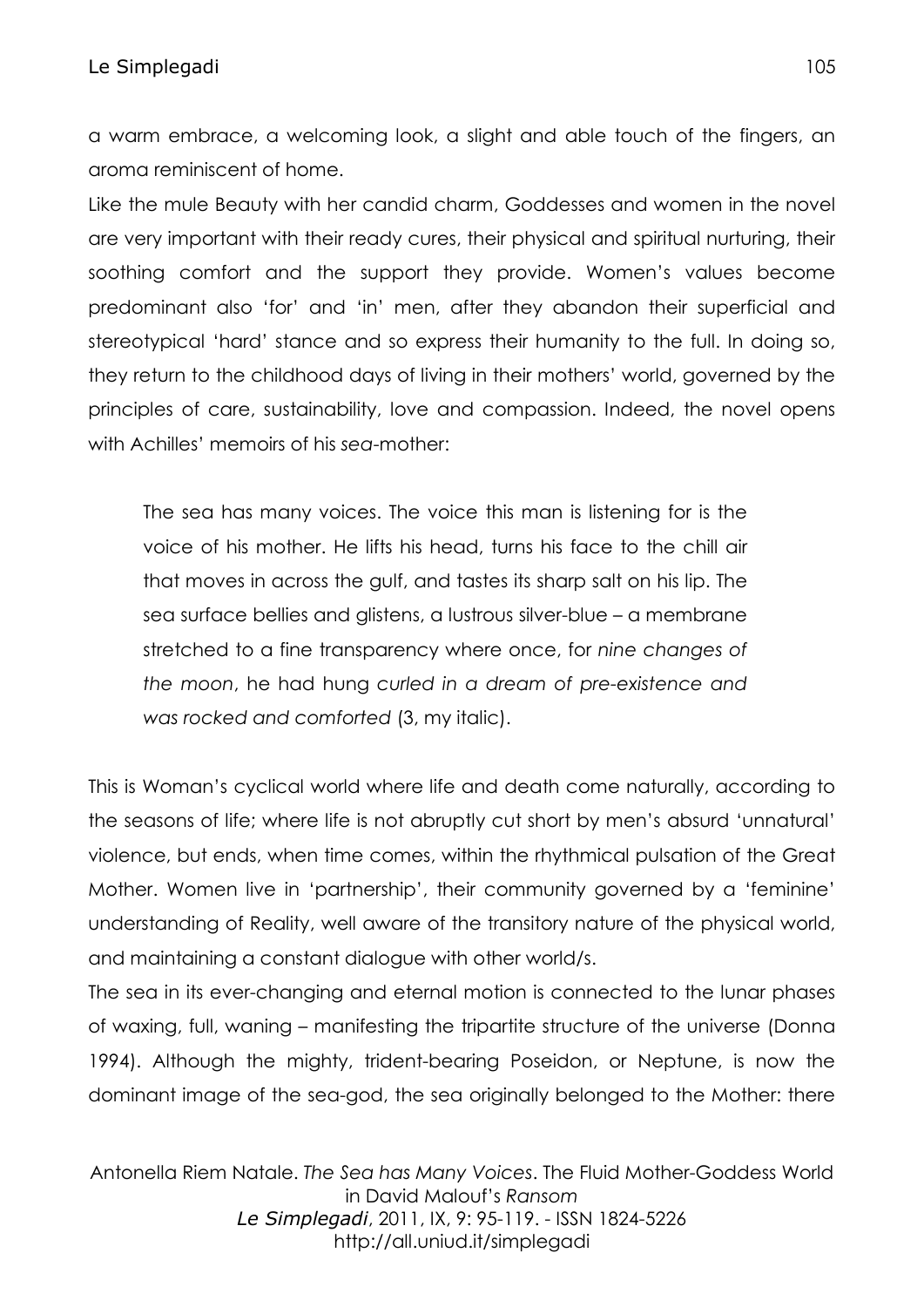was a female Posidaeja in Minoan culture (Walker 1988, 351-352) and many 'seamothers' mythologies have survived till now, especially in cultures for which fishing is an important means of survival (Eason 2001, 112-117). Achilles' sea-mother, Thetis, is the tranquil womb from which life originates. The Egyptian Temu is one name for this maternal Deep, or uterine abyss, from which the universe was born but there are other names for the sea goddess: Pelagia, Tiamat, Thamte, Marina, Aphrodite, Marga, Thalassa, Amphitrite, Mara, and Mary with her blue mantle and pearl necklace. Not only Achilles' mother is a Goddess, but also his Myrmidons (meaning *ants*), are directly connected Her, for they are "an Ant clan subject to the Goddess" (Graves 1961, 128). Achilles became their legendary king "presumably by marriage with the tribal representative of the Goddess" (Graves 1961, 432).

Achilles looks for the rocking and comforting watery welcoming of his sea-mother, Goddess Thetis, but now he is a man and a fighter ("the man is a fighter", 4). He is alone now; the responsibility of victory is in his hands, the guilt for Patroclus' death heavy on his hunched shoulders. He cannot take refuge anymore in his mother's arms:

But she had warned him from the beginning that she would not always be with him. […] One day when he put his foot down on the earth he knew at once that something was different. A gift he had taken as natural to him, the play of a dual self that had allowed him, in a moment, to slip out of his hard boyish nature and become eel-like, *fluid*, weightless, without substance in his mother's arms, had been withdrawn. From now on she would be no more than a faint far-off echo to his senses, an underwater humming. He had grieved. But silently, never permitting himself to betray to others what he felt (5, my italic).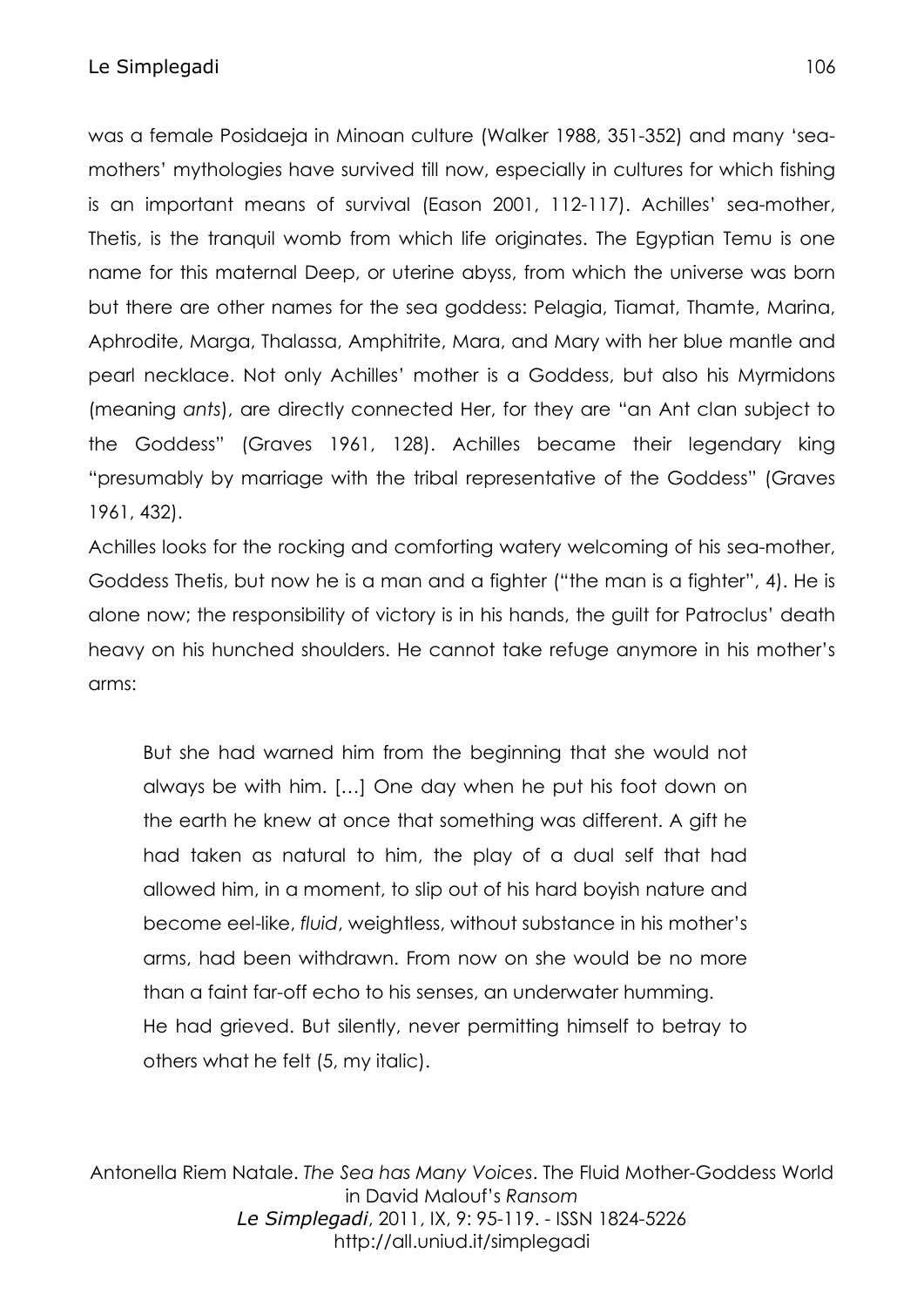The eel echoes the figure of the serpent, always associated with women's cults and it is sacred in matrilineal societies. In ancient Egypt it symbolises primordial manifestation emerging from the deep waters of e-motion and creation, while in a 'dominator' and patriarchal society (Eisler 1987) there is an often untold but obvious and long-established constraint forbidding men from expressing their emotions.

Malouf adroitly conveys how Achilles, after having been separated from his mother in order to enter a purely 'male' world, loses his deep connection with the 'fluidity' and weightlessness of the Mother Goddess:

He had entered the rough world of men, where a man's acts follow him wherever he goes in the form of story. A world of pain, loss, dependency, bursts of violence and elation; of fatality and fatal contradictions, breathless leaps into the unknown; at last of death – a hero's death out there in full sunlight under the gaze of gods and men, for which the hardened self, the hardened body, had daily to be exercised and prepared (6).

This 'dominator' rough world of men, with its pain, loss and violent death is the outcome of a negation, the annihilation of what a man feels and of the softness that is always present together with the hard muscles. Such a negation leads men to violence – the only possible outlet for the depths of their Self, as we see in Achilles' unending and nightmarish wrath against Hector's dead body, a wrath which is actually only an expression of grief and guilt for Patroclus' death: "The tears he brings fall inwardly, his cheeks are dry. […] But it is never enough. That is what he feels. That is what torments him" (33).

No violence can ever appease Achilles' grief, only something "new and unimaginable" (35) or rather ancient - that deeply buried sense of maternal and 'partnership', a feeling for the other, of compassion and care, almost killed in him,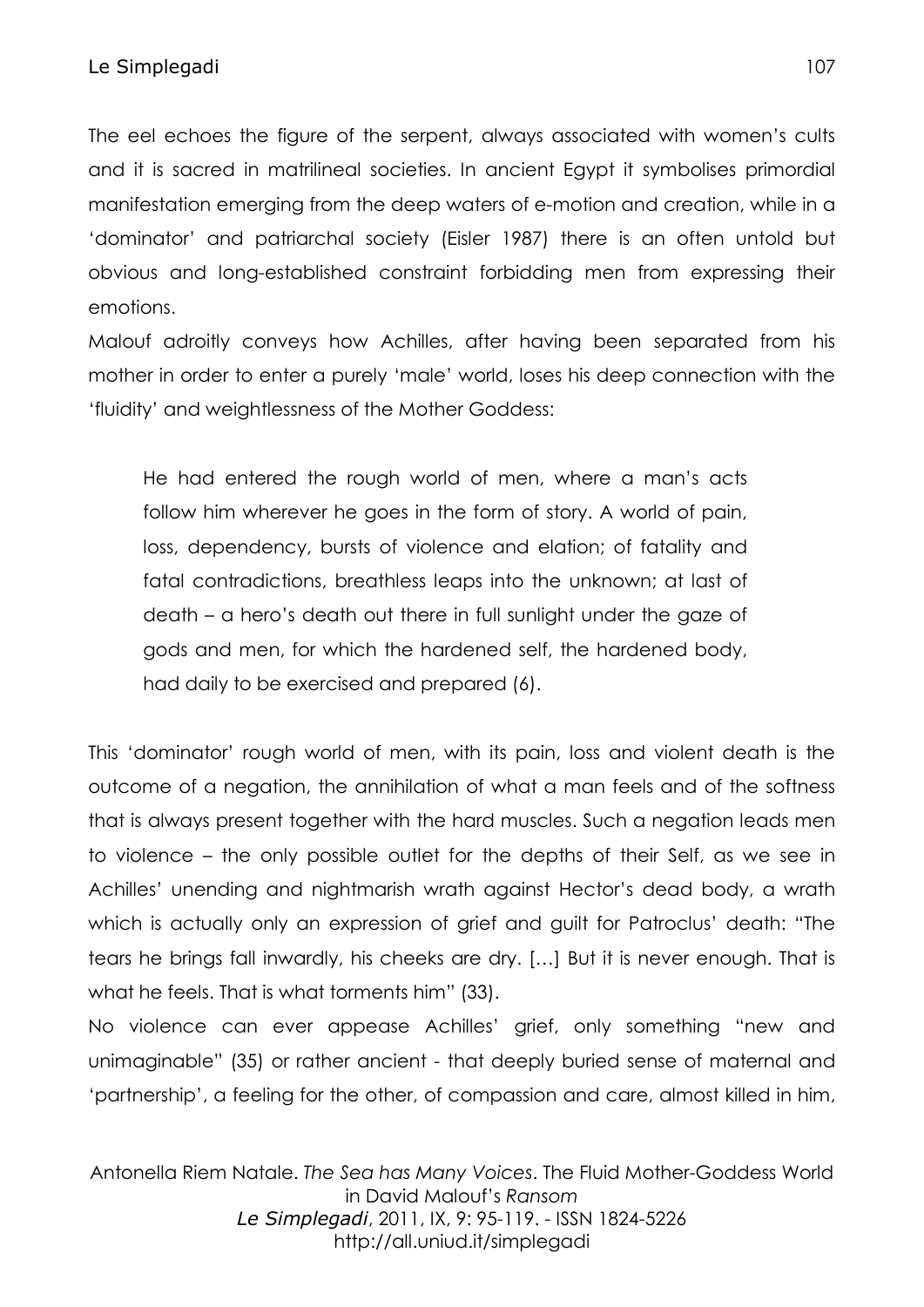but still present, dormant, waiting to be revived, like that persistent, silent inner murmur, that "underwater humming" (5) of his mother's voice: "He is waiting for the break. For something that will break the spell that is on him, the self-consuming rage that drives him and wastes his spirit in despair" (35).

In part two, on the other side of the war, the 'enemy', Priam, the grieving old man, is dreaming that 'break' into existence, like a profound revelation of the meaning of humanity, that something new and unimaginable which Achilles unconsciously seeks and needs. Through his vision of the rainbow goddess Iris, the messenger between worlds like Hermes who later helps Priam in his actual journey towards the Greek camp, Priam slowly but surely finds a new birth, a metamorphosis from his old self. He is ready to abandon his kingly role and dare to move out into the unknown, when he says so in his dialogue with a stunned Hecuba:

"But you are not *any* man".

"That's true. In one way I'm not. But in another, deeper way, I am. I feel a kind of freedom in that. It's a feeling I like, it appeals to me. And perhaps, because it is unexpected, it may appeal to [Achilles] too: *the chance to break free* of the obligation of being always the hero, as I am expected always to be the king. To *take on the lighter bond of being simply a man*. Perhaps that is *the real gift I have to bring him*. Perhaps that is *the ransom*" (59-60, italics mine).

This humanity, the acceptance of being simply a man, a human being, is a meditation on the Goddess's compassion, on the tranquil acceptance of equality beyond roles. The real gift, the real "ransom" which Achilles seeks is this human act of connection and empathy. Priam, the "ransomed" one (74), had already been tested by life. He had already experienced a kind of death and inner metamorphosis, at a very early age, when his royal family was destroyed by Heracles in another absurd, meaningless war. He has been saved from his destiny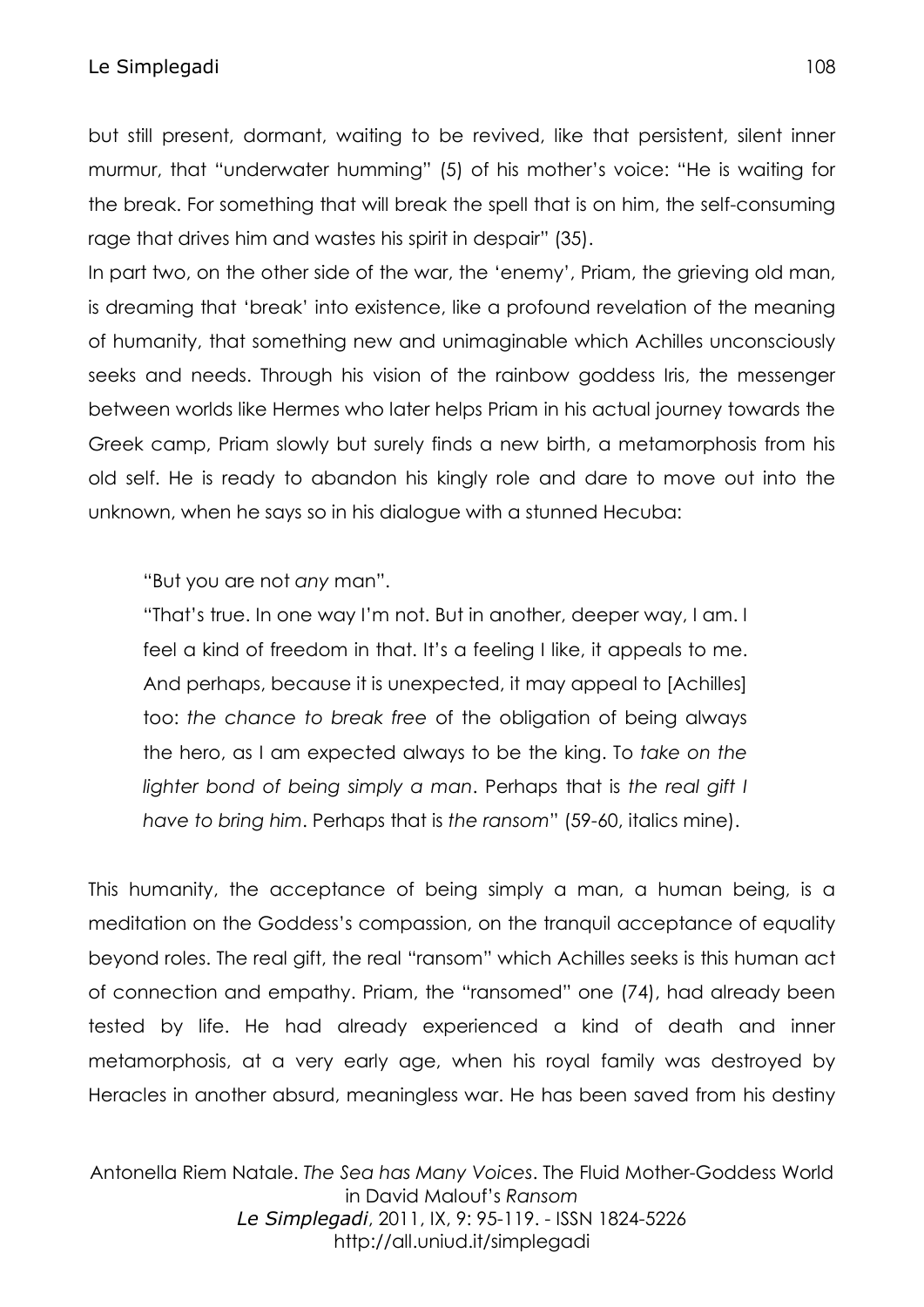as a war-slave, and given as a prize to his sister Hesione, after being picked up from a mob of dirty little terrified brats (63-75). Because of this experience, Priam, "the price paid. The substitute and pretender" (74), has always known, even if in the back of his conscious mind, that being King was simply an outward mask, a duty he must perform. Inside, he was something else: a spiritual being who could be visited by visions and prophecies, an old man who would venture out with Somax, a simple carter with his two mules, and give his wealth in exchange for his son's body as well as for a new freedom – that of being something new and unimaginable, a 'new' being who accepts the possibility that he can 'change' things:

# Chance?

[Hecuba] looks up quickly. Surely she has misheard.

"It seems to me", he says, almost dreamily, "that there might be another way of naming what we call fortune and attribute to the will, or the whim, of the gods. Which offers a kind of opening. The opportunity to act for ourselves. To try something that *might force events* into a different course".

She wishes she has misheard. *Words are powerful*. They too can be the *agents of what is new*, of what is conceivable and can be thought and let loose upon the world (61, my italic).

The creative and transformative power of words is a theme Malouf has cherished since *An Imaginary Life,* where Ovid talks to readers as if they were the gods humanity was on the verge of becoming: as if each was to become "the god who has begun to stir in our depths, to gather its being out of us, and will, at the other end of the great cycle that has already rocked our world with its quakings, have evolved at last and come into being" (Malouf 1980, 18). The greatest act of liberation is an act of 'imagination', revealed in words, and from which action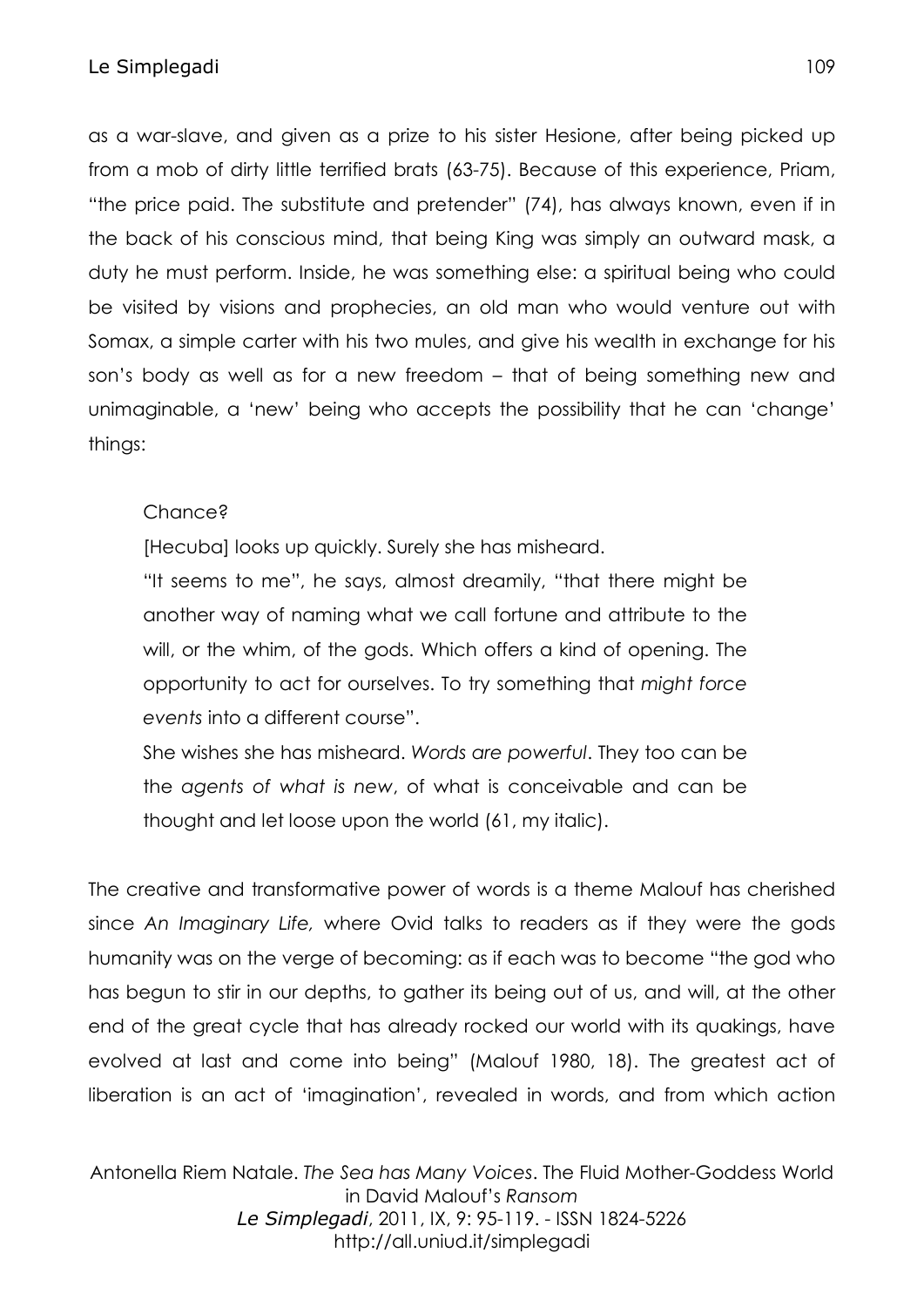follows. Priam, through the help of the Goddess Iris, opens himself to the new, accepts her invitation to let 'chance' and 'free will' enter his world, thus signalling to humanity the possibility of choosing and transforming what may seem 'given' and 'decreed' by the patriarchal Gods:

Seated close by him on the couch is the goddess Iris. She is smiling. Indulgently, he thinks. The soft light she appears in has a calming effect, and his heart opens to what she whispers in his ear. "Not a mockery, my friend, but the way things are. Not the way they must be, but the way they have turned out. In a world that is also subject to chance" (46).

As the world of the Goddess is one of cyclical motion and continual mutation, Iris reminds humanity about the possibility of transforming our destiny, welcoming again the world of renovation and fluidity. This is Achilles' inner state after meeting Priam: "some cleansing emotion has flooded through him […] has cleared his heart of the smoky poison" (190) of revenge and rage. Achilles is tranquil now, his wrath eased and spent, the hard stance in him fallen away, he can now watch Hector's body in its "imperturbable calm" (189) and see in it a projection of himself, of his own (near) future: "Till he too, like Hector, is in here. Naked as he began" (194). He, too, will pass again into the hands of women, into that sacred room where they sponge and anoint the bodies of the newborn and of the dead, welcome them on earth or prepare them for their rebirth into the spiritual world. It is a place he "half-recalls and recognises" (192) from his childhood:

Suddenly he is there again – that smell of dried herbs cut with lye; they had come to fetch a bedsheet for his afternoon nap (192). This is the first world we come into, he thinks now, this world of hot-water pitchers and oil jars and freshly laundered linen or wool.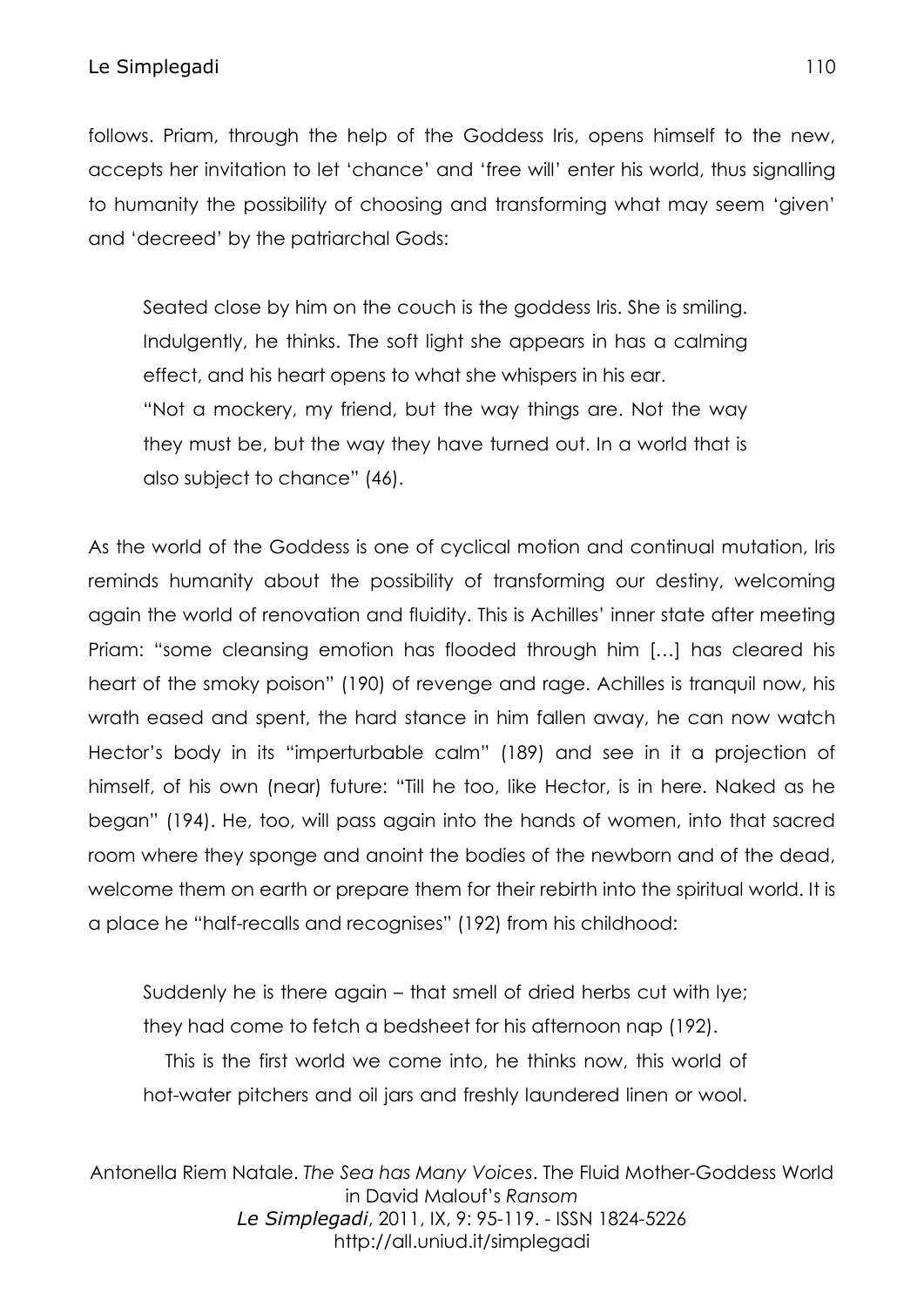And the last place we pass through before our body is done with it all. Unheroic thoughts.

[...] Achilles is unwilling to break away.

But the *women's presence is stronger* than his own. *This is their world* (193, my italic).

These may well be considered "unheroic" thoughts in a 'dominator' patriarchal culture, but if considered in terms of a 'partnership' paradigm, where the feminine freely and 'fluidly' dances the world into existence, what Achilles feels is his final reunion with his mother's water-world of acceptance and sensitivity and also with the very same feelings inside his soul. Achilles, once purged of his negative emotions and reconnected to his inner Goddess Thetis, can finally be reconciled to his own humanity and that of Hector, in the perfect "amity" (191) he now feels for him, after their role-playing on the stage of life is over: "What he feels in himself as a *perfect order* of body, heart, occasion, is the enactment, under the stars, in the very breath of the gods, of the true Achilles, the one he has come all this way to find" (190, my italic).

Achilles feels truly 'whole' not after accomplishing his great feats as warrior, but only after reconciling his body and heart and accepting warm and tender compassion as part of his humanity. He is fulfilled and complete as a human being in front of the gods and himself; which is Priam's (and Malouf's) true 'ransom' and gift of 'atonement'.

At the end, the novel, briefly and incisively describes the closing of the classical story, but anticipating Priam's death acted out by Achilles' son Neoptolemus, who – unaware of the compassionate and fruitful meeting of Priam and his father – unconsciously perpetuates the absurd chain of death, vengeance and death (212-215). The concluding focus is, however, on Somax, the physical man, fully incarnated in his body (*soma*), realistic enough to know his way across many worlds, poetic enough to appreciate the small pleasures of life, adjusting to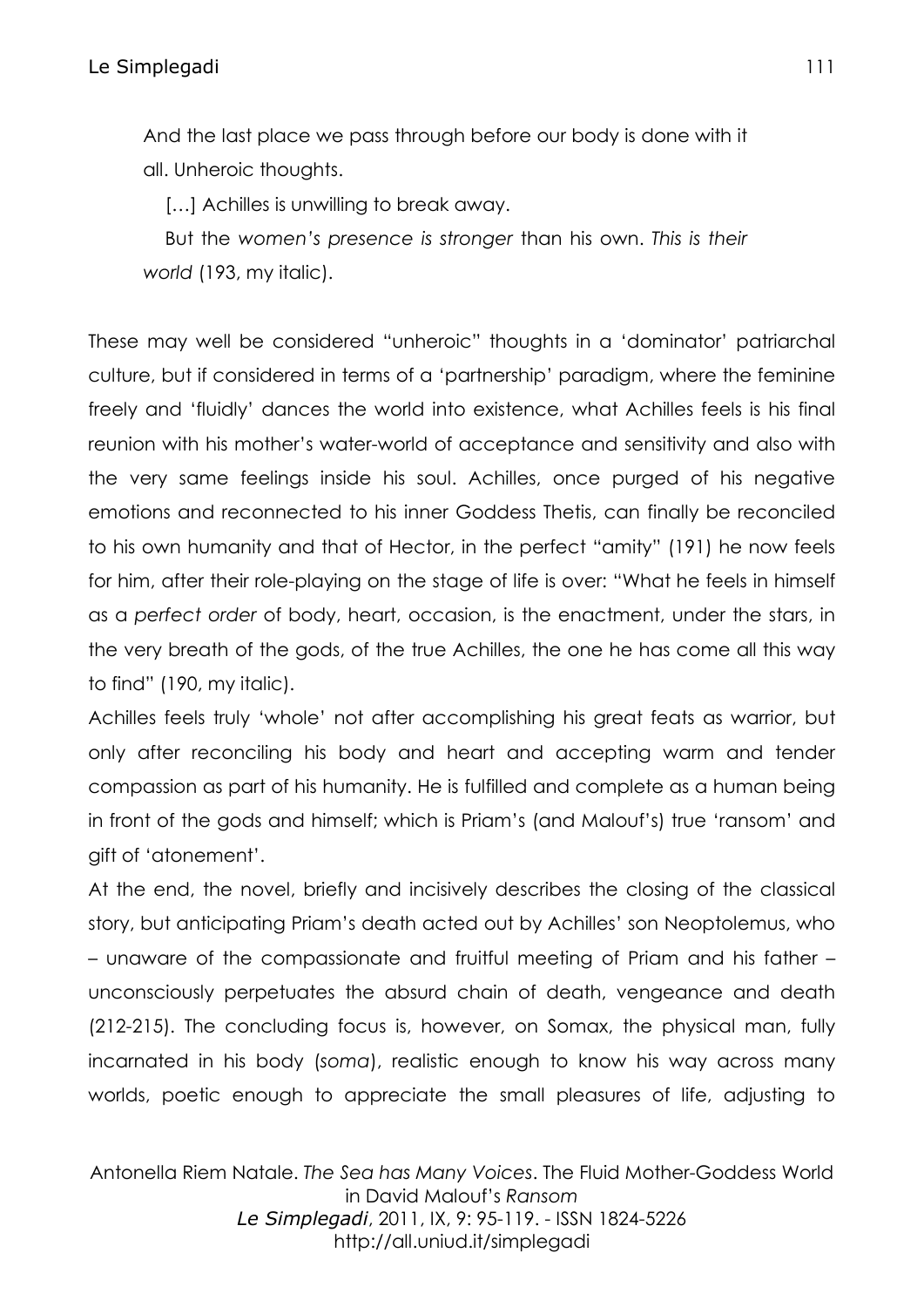### Le Simplegadi 112

unforeseen circumstances, becoming Priam's most valuable Idaeus, and an authentic guide in the journey of existence.

In the *Veda sôma* is also a magic plant, originally sacred to the Goddess (Sjoo, Mor 1987, 171-175), from which her priestesses distilled the ecstatic drink of the 'immortals'. Somax also shares a drink with a good listener – anyone who desires can participate in his ecstatic gift of storytelling. Having fully tasted all aspects of life, Somax remains steady and strong in his simple, unassuming and deep understanding of things. Somax, the corporeal man, the main 'body' of Malouf's narration itself, lives on for a long long time, long after Troy has almost been forgotten.

Somax survives to tell the 'tale'. His stories of how he accompanied King Priam, functioning as his Idaeus, survive. They are all 'lies' of course, inventions, fantasies; the "stuff of legend, half folktale, half an old man's empty bragging" (216). Similarly, Malouf, the 'storyteller', "is a stealer of another man's tales, of other men's lives" (218). The most remarkable thing about Malouf's divine 'stealing', inspired by Hermes, protector of thieves and poets, is that it brings 'fluid', feminine, intimate and poetic 'Beauty' (and Truth) into our world "and very appropriately too, it seems, which is not always the case" (219).

### **NOTES**

1. For a description of the partnership model see: Eisler 1987, where she traces the cultural evolution of Western societies from prehistory to the present, in terms of the underlying tension between "equalitarian" and "dominator" modes of living. Eisler prefers the term "equalitarian" instead of "egalitarian" because the former indicates social relations within a mutual society, where both men and women have "equal" importance, while the latter was traditionally used to indicate equality only among men (see note 10 to her Introduction). The 'lost age' belonging to the Goddess is an important legacy that we must recuperate in order to face and peacefully overcome the challenges of our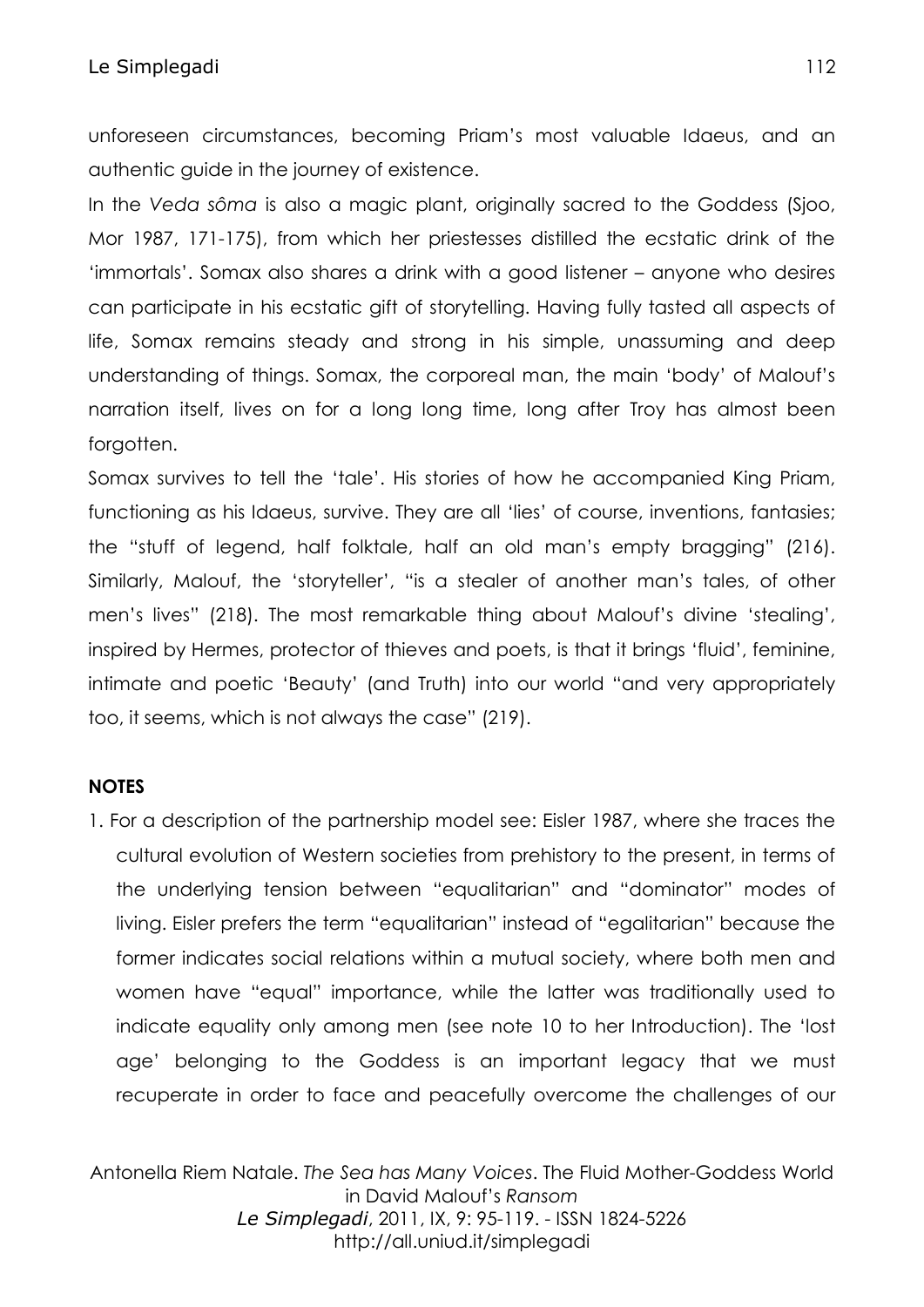times. See on the same themes: Eisler 1995, which focuses on the biological rewards for loving and caring behaviours, representing "a more evolved way of living on this earth"; and Eisler 2002. She explains, giving full scientific evidence and relevant bibliography to prove her thesis, that the 'war of the sexes' and violent behaviours on the 'other' are not genetically, biologically or divinely, ordained; they are indeed a social and cultural means used by a certain type of power through the ages to divide et impera. The 'partnership' model shows how a better system of governing in cooperation can be fruitfully used for the ultimate good of all: "Scientists are today finding that our bodies are equipped with the capacity to release powerful chemicals when we engage in caring and care-taking behaviours  $-$  chemicals that reward these activities by making us feel good" (Eisler 2000: 71).

- 2. The research of the Partnership Studies Group uses the terms 'partnership' and 'dominator' in accordance with Riane Eisler's definitions of these cultural paradigms [\(http://www.partnershipway.org/\)](http://www.partnershipway.org/). Inspired by her seminal anthropological and socio-cultural work an active community of scholars based at the University of Udine founded the Partnership Studies Group in 1998 [\(http://all.uniud.it/?page\\_id=195\)](http://all.uniud.it/?page_id=195), interconnected with other scholars from all over the world (Australia, Canada, India, Ireland, Poland, Scotland, U.S.A.). Initially, the research focused on the literatures of Australia, India and Canada, applied linguistics and education, and in recent years it has been expanded to include a more interdisciplinary range of intercultural studies, francophone literatures, social and educational fields. The group has been especially active with funded projects, the international online journal [Le Simplegadi](http://all.uniud.it/?page_id=111) (http://all.uniud.it/simplegadi), the All book series (http://www.forumeditrice.it /percorsi/lingua-e-letteratura/all/?text=all-english) and several conferences and seminars. For further information on PSG publications, see bibliography.
- 3. The words feminine/masculine in the article do not have any specific implication or evaluation of 'gender'; they rather symbolise qualities that are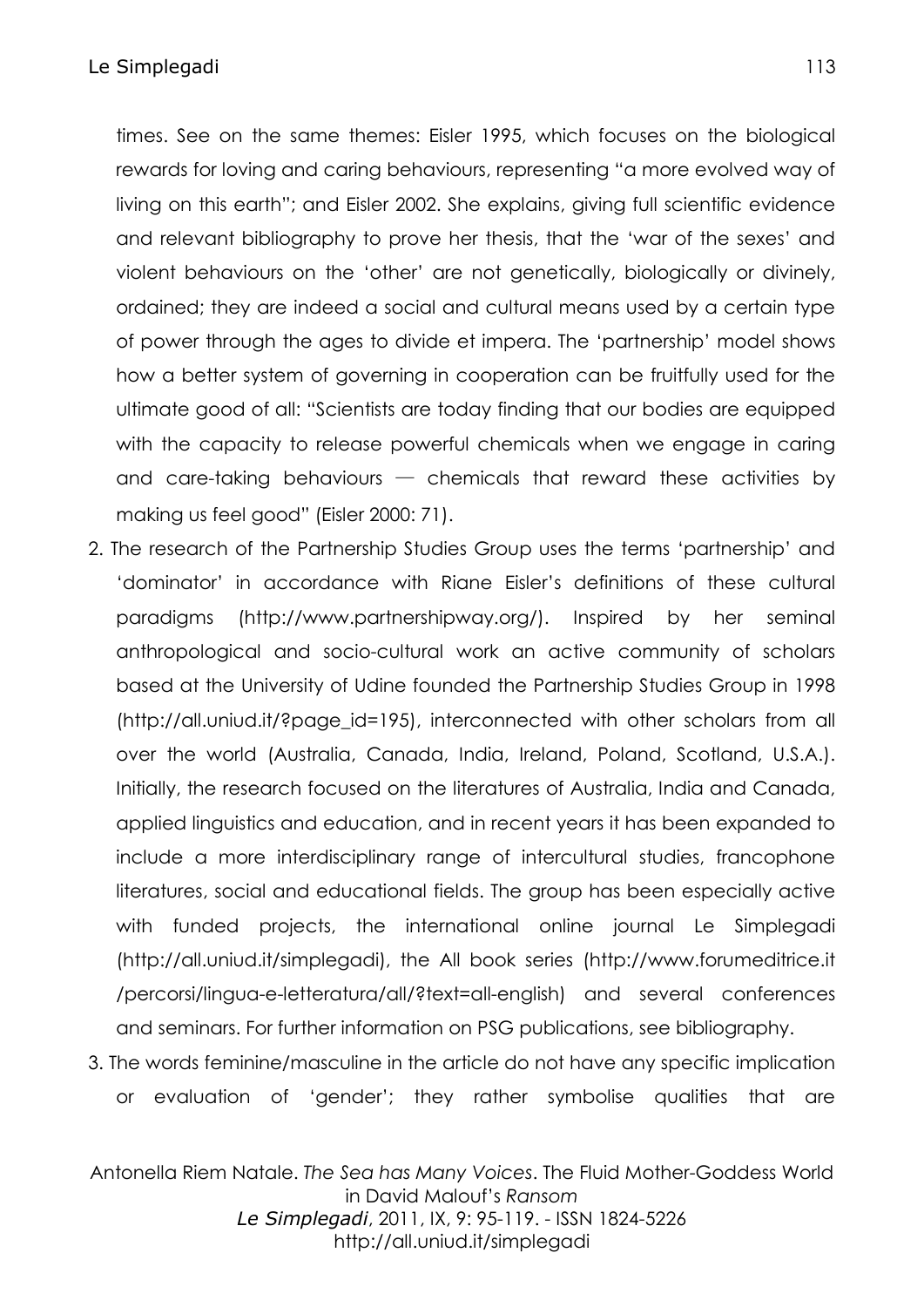stereotypically considered 'feminine', such as empathy and caring, qualities of course present in men also but that are not considered appropriate for 'real men', for 'masculinity' in cultures orienting primarily to the 'dominator' model. See also note 7 of this essay.

- 4. Other works by David Malouf have been analysed according to the Partnership studies research paradigm: "The Only Speaker of his Tongue": David Malouf and Endangered Languages and Id-Entities (Riem 2010b: 19-29); Tuning into the Sound of Imagination: David Malouf's "Typewriter Music" (Riem 2010a: 211-22) and Archetypes of Partnership and the Goddess: The Human Spiritual Journey in David Malouf's "The Conversations at Curlow Creek" (Riem 2007a: 57-71).
- 5. See for example: Neilsen 1990; Indyk 1993; special issue of World Literature Today, Autumn 2000 in occasion of Malouf's winning the Neustadt International Prize for Literature.
- 6. A focal point in Malouf's narrative quest, are some of his famous 'doubles': *Johnno* (1975) Johnno and Dante; *An Imaginary Life* (1978) Ovid and the Child; in *Child's Play* (1982) the killer and the writer; in *Fly Away Peter* (1985) Jim and Ashley; in *The Great World* (1990) Dig(ger) and Vic(tor); in *The Conversations at Curlow Creek* (1996) Carney and Adair. See on the subject: Riem 1988b: 181- 195; Riem 2007b: 57-71.
- 7. "Though this [Goddess] archetype has many facets, one key aspect is that it symbolizes qualities that are stereotypically considered feminine, and I want to emphasize 'stereotypically' because this is not a matter of something inherent in women or men, qualities that are considered feminine such as empathy and caring, qualities of course present in men also but that are not considered appropriate for 'real men', for 'masculinity' in cultures orienting primarily to the dominator model – qualities that are so needed in our world today if we are to meet the enormous challenges we face. So the Goddess Awakened is symbolic of the movement to shift to a more equitable and peaceful way of living on this earth – a movement in which literature, education, and language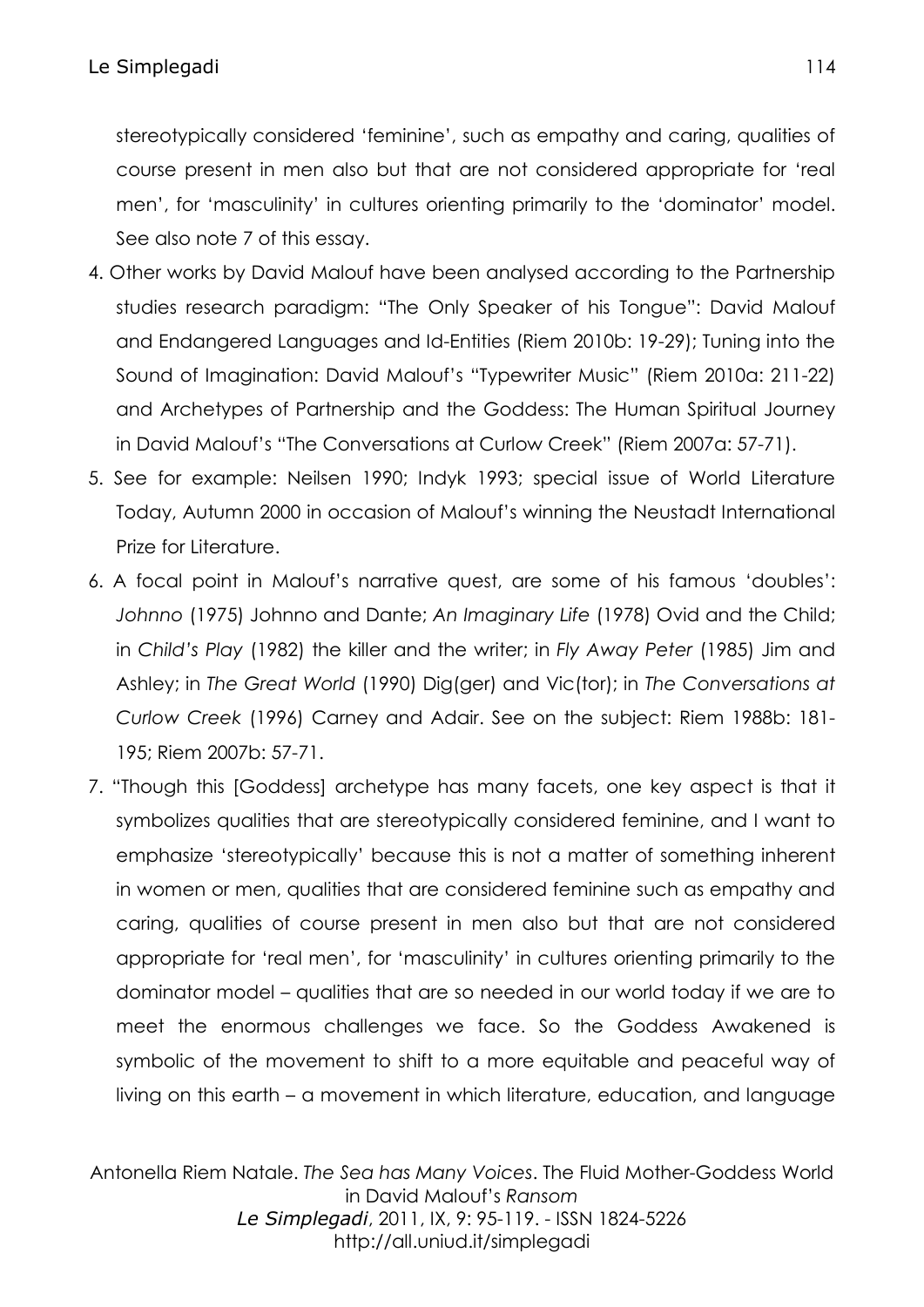have a major part to play". (Eisler 2007a: 24).

- 8. In order to promote partnership values, 'BCE', Before Common Era', is used instead of the patronizing 'BC' in respect of all the world's spiritual and religious beliefs. The same is true for 'CE', 'Common Era', instead of 'AD'.
- 9. "The term Goddess has come into use because it serves as a kind of shorthand to communicate what to us today is a very different way of conceptualising what we call the divine from what we are accustomed to: a God, Father, Lord, King (in other words a male image). Clearly, however, the term Goddess should not be interpreted as just a female counterpart of the Judaeo-Christian and Muslim God. For one thing, some of the images we find in excavations have both human and animal aspects, and some have both female and male aspects. For another, we should not project our notions of the powers that govern the universe onto peoples who lived thousands of years ago. What is clear is that what we have here is a different way of representing the powers that govern the universe – reflecting a different social organisation from the male dominated and highly stratified cultures out of which mainstream contemporary religions arose" (Eisler 2000: 315, n. 30; Eisler 2007a: 24).
- 10. Riane Eisler coins the word 'gylany', composed by 'gy-' (prefix for woman, from the ancient Greek Gyné) and 'an-' (from the ancient Greek Anèr) united by 'l' (lyen, to tie, to put together). She uses 'gylany' to describe these ancient societies where there was no hierarchy, no sexism, no class-system or great economic disparities. Their cultural system was highly complex, using linear language, sophisticated painting and sculpting techniques, and a "modern" architecture. (See: Eisler 1987: 105-106).

### **BIBLIOGRAPHY**

(the sign \* marks works published within PSG research projects) Davidson, Jim. 1983. *Sideways from the Page*. Melbourne: Fontana Books.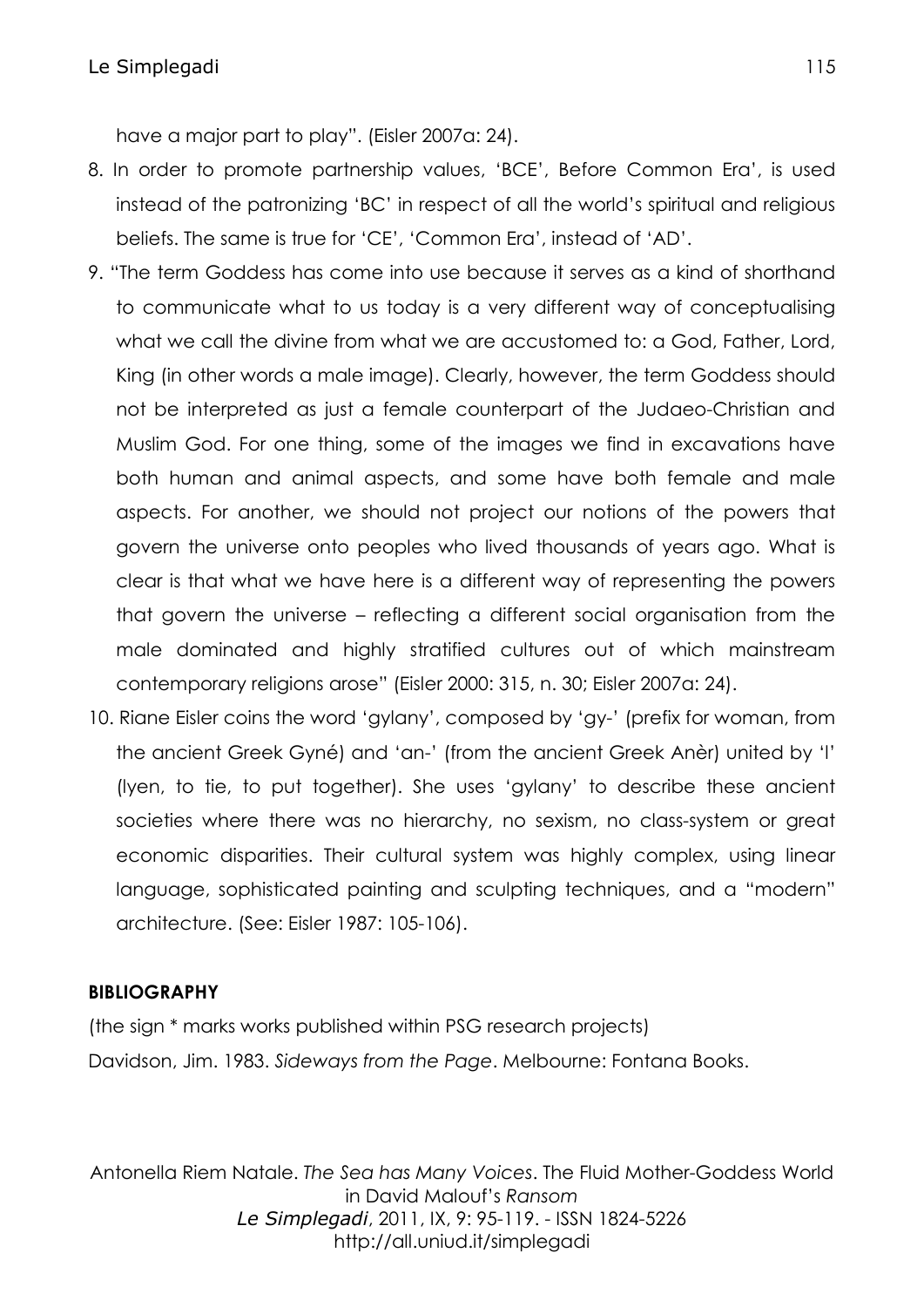Donna, Wilshire. 1994. *Virgin, Mother, Crone: Myths and Mysteries of the Triple Goddess*. Rochester (VT): Inner Traditions.

Eason, Cassandra. 2001. *The Complete Book of Women's Wisdom*. London: Piatkus. Eisler, Riane. 1987. *The Chalice and the Blade: Our History, Our Future*. San Francisco: Harper & Row.

\_\_\_\_. 1996. *Sacred Pleasure. Sex, Myth, and the Politics of the Body: New Paths to Power and Love*. San Francisco: Harper & Row.

\_\_\_\_. 2000. *Tomorrow's Children*. Boulder (CO): West View Press.

\_\_\_\_. 2002. *The Power of Partnership*. Novato (CA): New World Library.

\* \_\_\_\_. 2007a. *The Goddess as Metaphor in the Cultural Transformation Theory*. In Riem Natale, Antonella, Luisa Conti Camaiora and Maria Renata Dolce ed.: 23-37.

\_\_\_\_. 2007b. *The Real Wealth of Nations*. San Francisco: Berrett-Koehler.

Graves, Robert. 1961. *The White Goddess*. London: Faber & Faber [1966, amended and enlarged edition, New York: Farrar, Straus & Giroux].

Harding, M. Esther. 1971. *Woman's Mysteries. A Psychological Interpretation of the Feminine Principle as Portrayed in Myth, Story and Dreams*. New York: Harper & Row.

Homer. *Iliad*. 1998. Bernard Knox ed. Translated by Robert Fagles. Harmondsworth: Penguin.

Loye, David and Riane Eisler ed. 1990. *The Partnership Way*. San Francisco: HarperSanFrancisco.

[Indyk](http://www.goodreads.com/author/show/3852631.Indyk) Ivor. 1993. *David Malouf* (Australian Writers). Oxford: University Press.

Malouf, David. 1975. *Johnno*. St. Lucia: University of Queensland Press.

\_\_\_\_. 1980. *An Imaginary Life*. Woollhara: Picador Pan Books.

\_\_\_\_. 1982. *Child's Play*. London: Chatto & Windus.

\_\_\_\_. 1985 *Fly Away Peter*. London: Chatto & Windus.

- \_\_\_\_. 1990, *The Great World*, London: Chatto & Windus.
- \_\_\_\_. 1996. *The Conversations at Curlow Creek*. London: Chatto & Windus.
- \_\_\_\_. 2009. *Ransom*. Sydney: Knopf, Random House.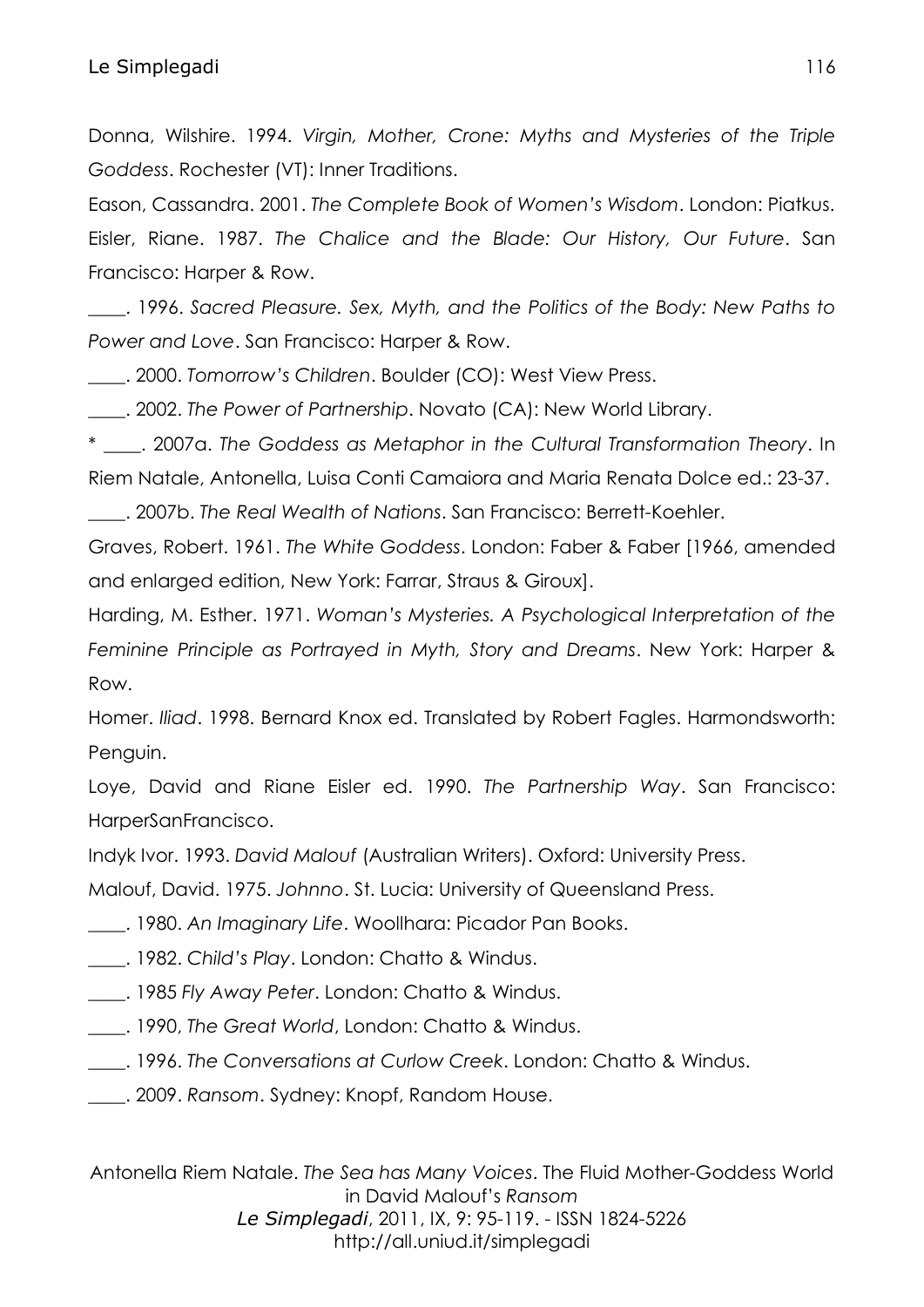\_\_\_\_. 2010. *Io sono Achille*. Milano. Frassinelli. Translated by di Francesca Pe'. A cura di Franca Cavagnoli.

Neilsen, Philip. 1990. *Imagined Lives. A Study of David Malouf*. St. Lucia: Queensland University Press.

Riem Natale, Antonella. 1988b. *The Labyrinths of the Self*. Leichhardt: FILEF Italo-Australian Publications.

\*\_\_\_\_. 2004a. *Partnership and Literary Research: A Hypothesis for Postcolonial Criticism*. In Buchholz Miroslawa ed. 2004: 11-28.

\*\_\_\_\_. 2007b. *Journeys in the Goddess Cosmic Dance*. In Riem Natale, Antonella, Luisa Conti Camaiora and Maria Renata Dolce ed. *The Goddess* Awakened. Udine: Forum, 15-21.

\*\_\_\_\_. 2007a. *Archetypes of Partnership and the Goddess: the Human Spiritual Journey in David Malouf's The Conversations at Curlow Creek*. Riem Natale, Antonella, Luisa Conti Camaiora and Maria Renata Dolce ed. *The Goddess*  Awakened. Udine: Forum, 57-71.

\*\_\_\_\_. 2010a. "*Tuning into the Sound of Imagination: David Malouf's "Typewriter Music""*. In Riem Natale, Antonella and Angelo Righetti ed.: *Drops of Light*  Coalescing. Udine: Forum, 211-222.

\*\_\_\_\_. 2010b. *""The Only Speaker of his Tongue:" David Malouf and Endangered Languages and Id-Entities"*. In Riem Natale, Antonella, Luisa Conti Camaiora, Maria Renata Dolce and Stefano Mercanti ed. *Partnership Id-Entities*. Udine: Forum, 19-29.

\* \_\_\_\_ (a cura di). 2004b. *Altri segni, altre voci*. Udine: Forum.

\* Riem Natale, Antonella and Roberto Albarea ed. 2003. *The Art of Partnership. Essays on Literature, Culture, Language and Education Towards a Cooperative Paradigm*. Udine: Forum.

\* Riem Natale, Antonella, Luisa Conti Camaiora and Maria Renata Dolce ed. 2007. *The Goddess Awakened. Partnership Studies in Literatures, Language and Education.* Udine: Forum.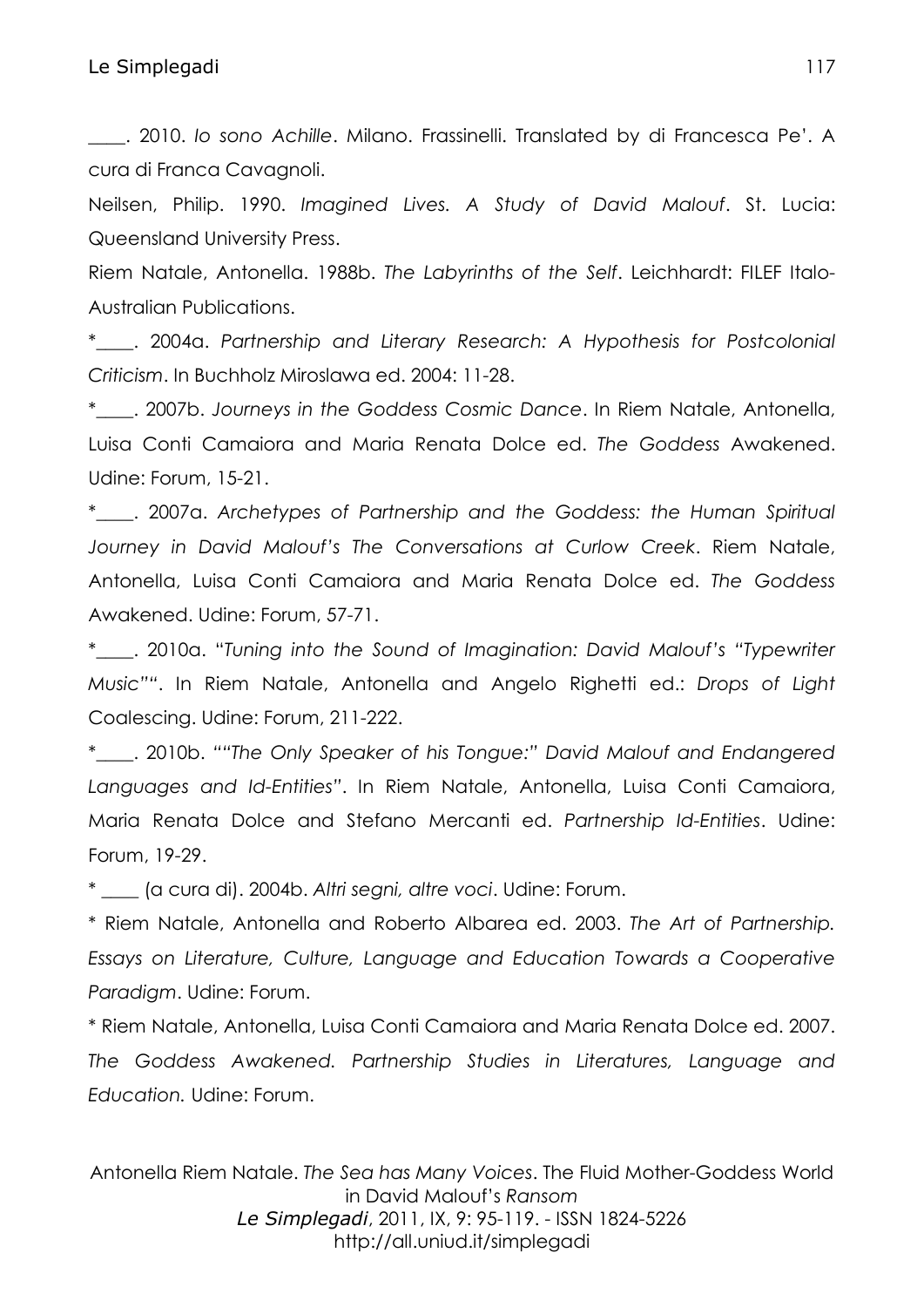## Le Simplegadi 118

\* Riem Natale, Antonella, Luisa Conti Camaiora, Maria Renata Dolce and Stefano Mercanti ed. 2010. *Partnership Id-Entities. Cultural and Literary Re-Inscription/s of the Feminine*. Udine: Forum.

Sjoo, Monica and Barbara Mor. 1987. *The Great Cosmic Mother. Rediscovering the Religion of the Earth.* San Francisco: Harper & Row.

Stone, Merlin. 1976. *When God was a Woman*. San Diego: Harvest Book.

*World Literature Today. special number, Autumn 2000. David Malouf The Neustadt International Prize dor Literaturee's 16th Laureate.*

Walker, Barbara. 1988. *The Woman's Dictionary of Symbols and Sacred Objects*, San Francisco: Harper & Row.

### **PSG SELECTED BIBLIOGRAPHY**

Albarea, Roberto e Alessandra Burelli (a cura di). 2006. *Sostenibilità in educazione*. Udine: Forum.

Bortoluzzi, Maria. 2004. *Sharing Reflection and Awareness: Learning to Teach English as a Foreign Language*. Udine: Forum.

De Luca, Anna Pia and Alessandra Ferraro ed. 2005. *Shaping History: l'identità italocanadese nel Canada anglofono*. Udine: Forum.

De Luca, Anna Pia and Deborah Saidero ed. 2001. *Italy and Canadian Culture: Nationalisms in the New Millennium*. Udine: Forum.

Dolce, Maria Renata. 2004. *Le letterature postcoloniali e il canone*. Lecce: Pensa. Mercanti, Stefano. 2006. *L'India dell'immaginazione nei racconti di Raja Rao*. Udine: Forum.

\_\_\_\_. 2009. *The Rose and the Lotus. Partnership Studies in the Works of Raja Rao*. New York/Amsterdam: Rodopi.

Trevisan, Piergiorgio. 2009. *Towards a Stylistic Approach to Character in Literature*. Udine: Forum.